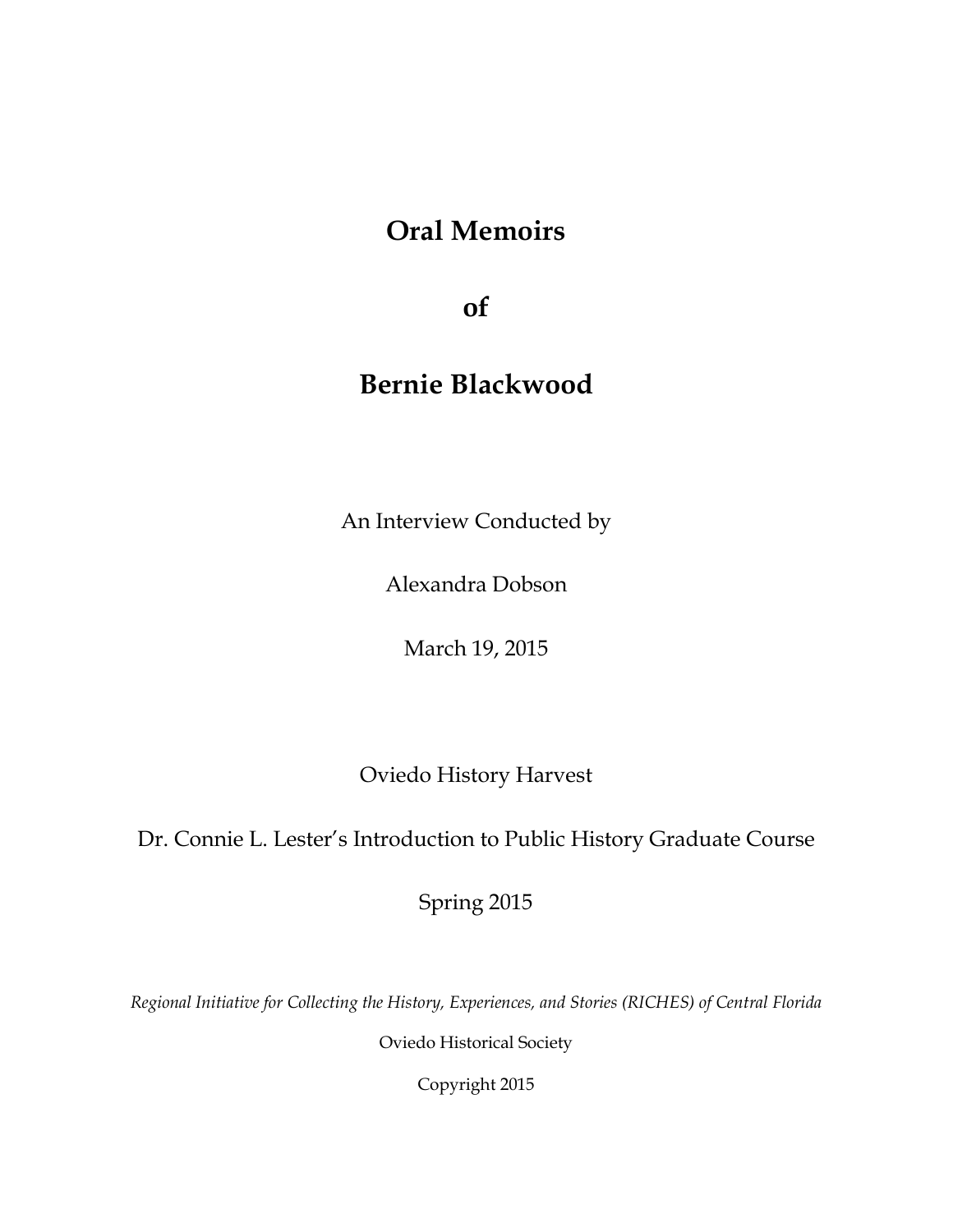This material is protected by US copyright. Permission to print, reproduce or distribute copyrighted material is subject to the terms and conditions of fair use as prescribed in the US copyright law. Transmission or reproduction of protected items beyond that allowed by fair use requires the written and explicit permission of the copyright owners.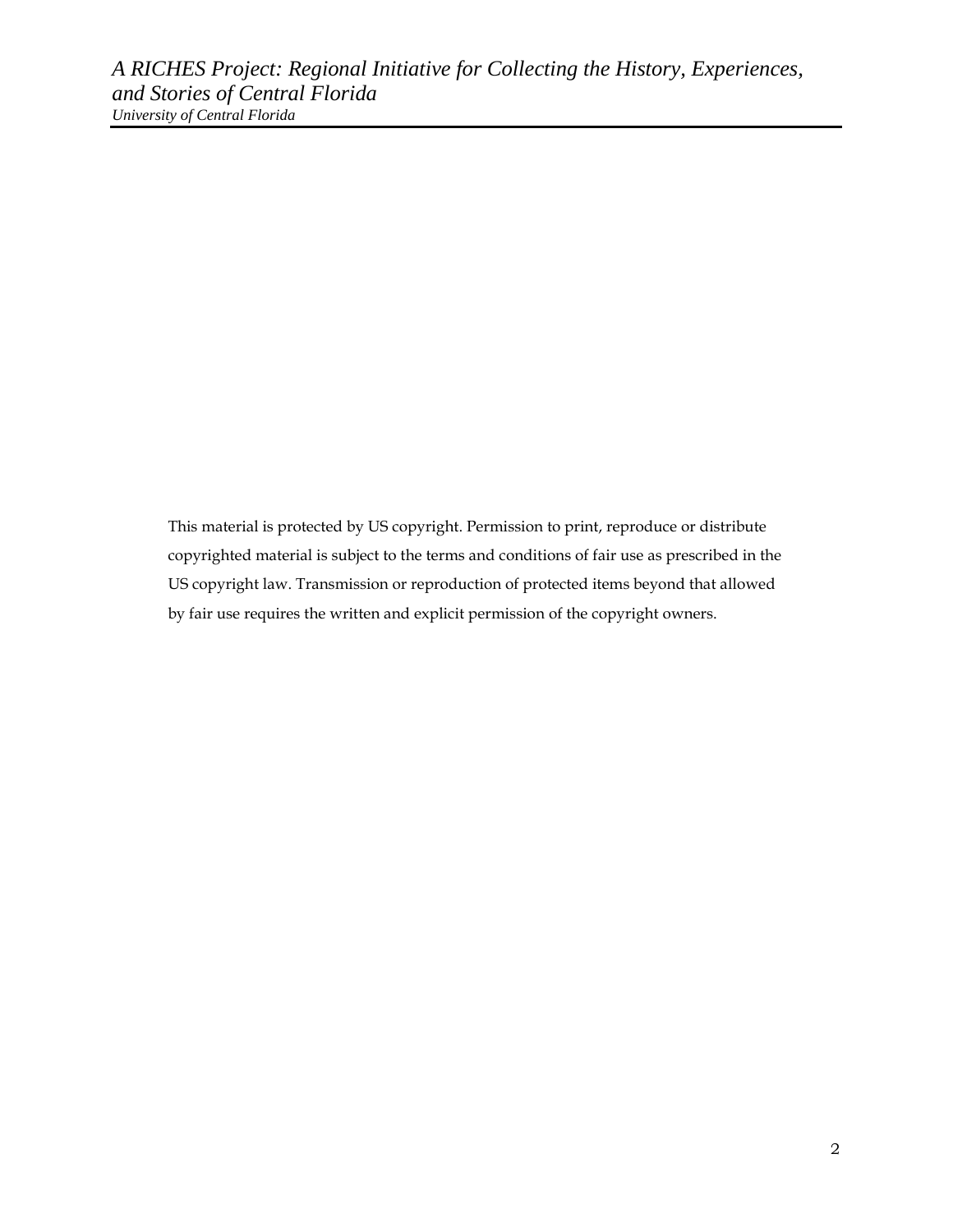### **Interview Histories**

| Interviewer: | Alexandra Dobson |
|--------------|------------------|
| Transcriber: | Alexandra Dobson |

The recordings and transcripts of the interview were processed in the offices of the RICHES of Central Florida Department, University of Central Florida, Orlando, Florida.

### **Project Detail**

RICHES of Central Florida is an umbrella program housing interdisciplinary public history projects that bring together different departments at UCF with profit and nonprofit sectors of the community.

Central Florida has often been associated with large-scale, commercial tourism and housing development. While those aspects of Central Florida are important to the economic growth of the region, much of its history has remained unnoticed and under researched. The Public History program at UCF links many projects under one initiative to promote the collection and preservation of Central Florida history. By facilitating research that records and presents the stories of communities, businesses, and institutions in Central Florida, RICHES seeks to provide the region with a deeper sense of its heritage. At the same time, the initiative connects the UCF students and faculty with the community and creates a foundation on which Central Floridians can build a better sense of their history.

The Oviedo Historical Society was organized in November 1973 by a group of citizens. The society is a 501(3) non-profit organization. Its purpose is to help preserve the community identity of Oviedo by collecting and disseminating knowledge about local history, serve as a repository for documents and artifacts relating to Oviedo history, promote the preservation and marking of historic sites and buildings in the Oviedo area and foster interest in local, state, national, and world history.

### **Legal Status**

Scholarly use of the recording and transcript of the interview with Bernie Blackwood is unrestricted. The interview agreement was signed on March 19, 2015.

### **Abstract**

An oral history interview of Bernard O. Blackwood, conducted by Alexandra Dobson on March 19, 2015. Blackwood was born on April 9, 1933, and attended the University of Florida (UF) in Gainesville, Florida. After graduating from college, Blackwood migrated to St. Petersburg with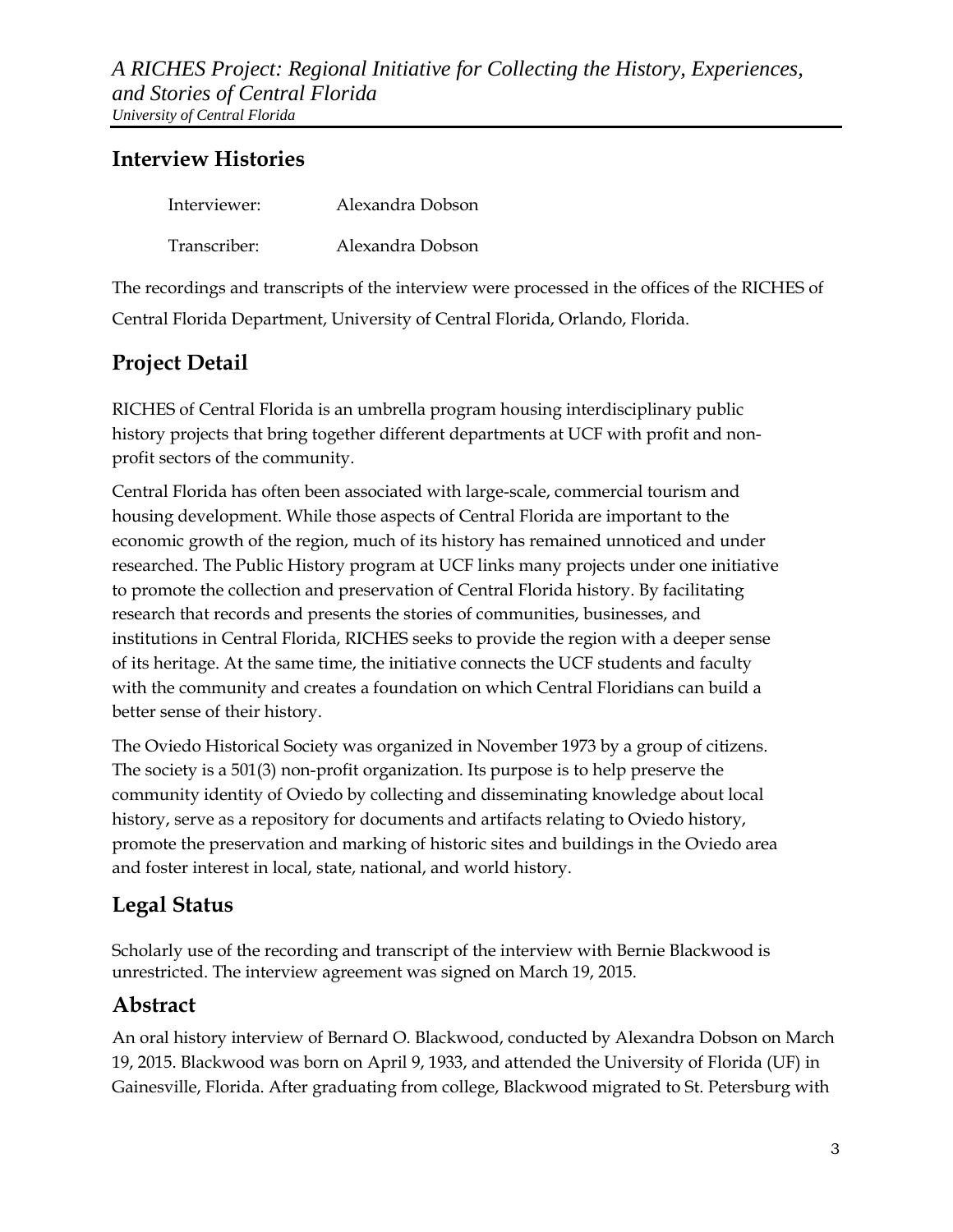his wife, Suzanne A. Blackwood, to work as a city planner. In the 1970s, the couple moved to Oviedo with their children. There, Blackwood helped plan several residential subdivisions alongside Ben Ward, Jr. Interview topics include land development, the effects of Florida Technological University (present-day University of Central Florida), Blackwood's wife and children, Ben Ward's contributions to the community, desegregation and the Civil Rights Movement in St. Petersburg, and his career as a city planner.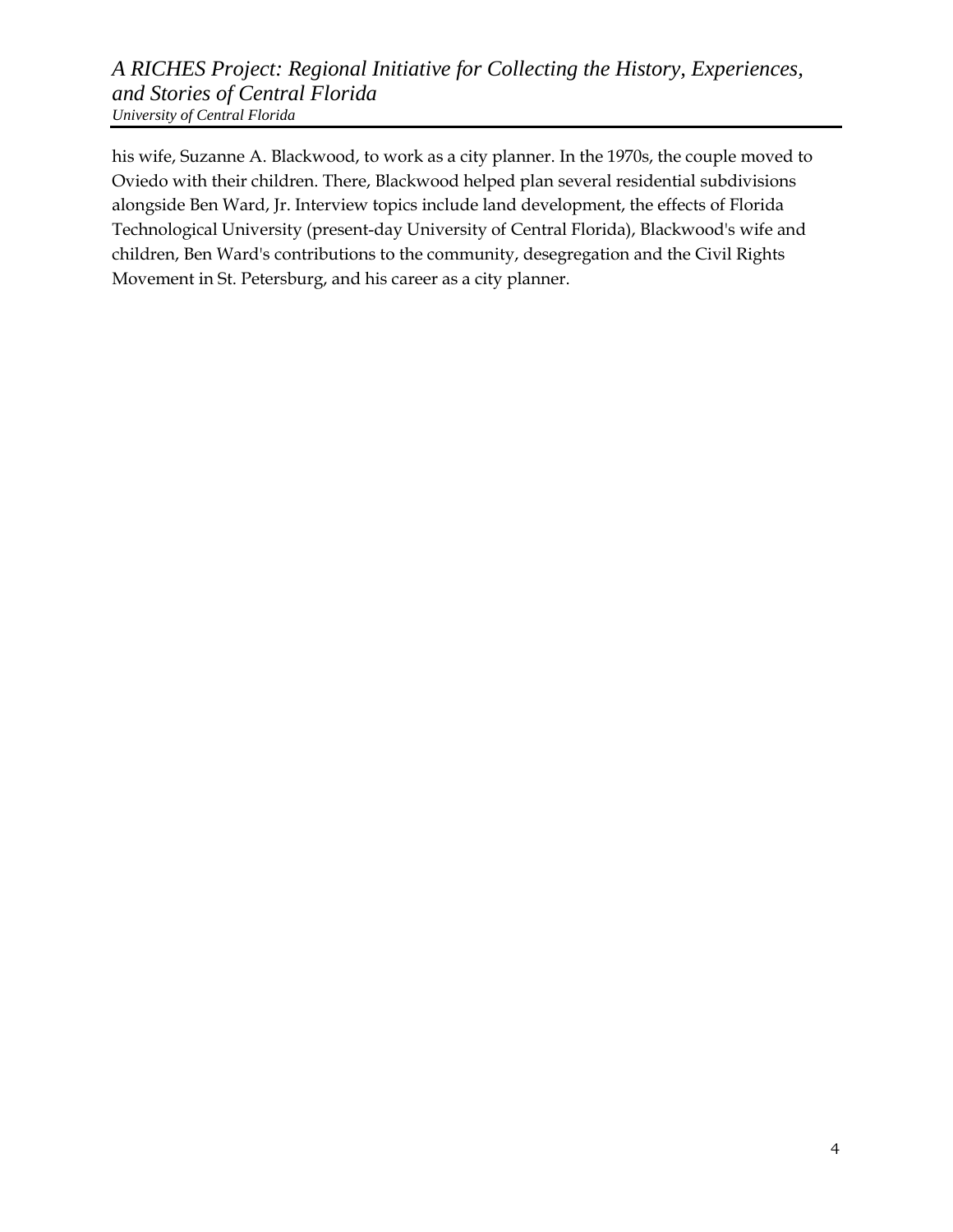### **Bernard O. Blackwood**

Oral History Memoir Interview Number 1

Interviewed by Alexandra Dobson March 19, 2015 Oviedo, Florida

#### **0:00:00 Introduction**

**Dobson** This is an oral history interview of Bernie<sup>[1](#page-4-0)</sup> [O.] Blackwood. Interview is conducted by Alexandra Dobson at the Blackwood home in Oviedo, Florida, on the 19th of March, 2015. Inter—interview topics include Oviedo, Mead Manor, and that's it.

**Blackwood** Well, my name's Bernie Blackwood, and my association with Oviedo began in the early [19]50s. I was a student at Gainesville,<sup>[2](#page-4-1)</sup> and I had a roommate named Bob Ward, who was a native of Oviedo, and I came to Oviedo on occasions on weekend with Bob, and got to know a little bit about the area. It was so different from my, uh, little home town in North Florida. I saw orange groves and celery fields and stuff, to—tobacco fields, uh—shade[?] tobacco fields it was up there, but, um, when I finished at Gainesville, I went right to work. I had a job waiting in Saint Petersburg[, Florida], and, uh, Bob and I kept in contact over the years, and through Bob I had met his brother, Ben Ward—Ben Ward, Jr., and, uh, we'd been in St. Pete four or five years. I—I guess it was around 1963 when Ben called me—Ben Ward, Bob's brother—and said he was developing a subdivision. He and a group of, uh, investors and businesspeople here in O—Oviedo were developing a subdivision, and they had started, but they'd ran into a few troubles, and he knew I—through Bob—knew had a little—had—I had a little experience in land planning.

### **0:01:48 Land development**

**Blackwood** So he asked me if I'd come up, take a look at what he had, and I was glad to do it, because it gave me a chance to visit Bob, and Ben brought me out. it's a 40-acre site in— northeast, uh, Oviedo—beautiful piece of land—and made it clear to me to—to begin with they wanted large lots, nice home sites, and the group of, uh, investors and businesspeople, who, uh, put their money up for this project, wanted the same thing. They wanted to grow Oviedo and they knew there was nothing in Oviedo, at that time. No lots available, really. I don't think there'd been any residential lots added in Oviedo since probably the early 1900s, and—

 $\overline{a}$ 

<span id="page-4-0"></span><sup>1</sup> Bernard.

<span id="page-4-1"></span><sup>2</sup> University of Florida.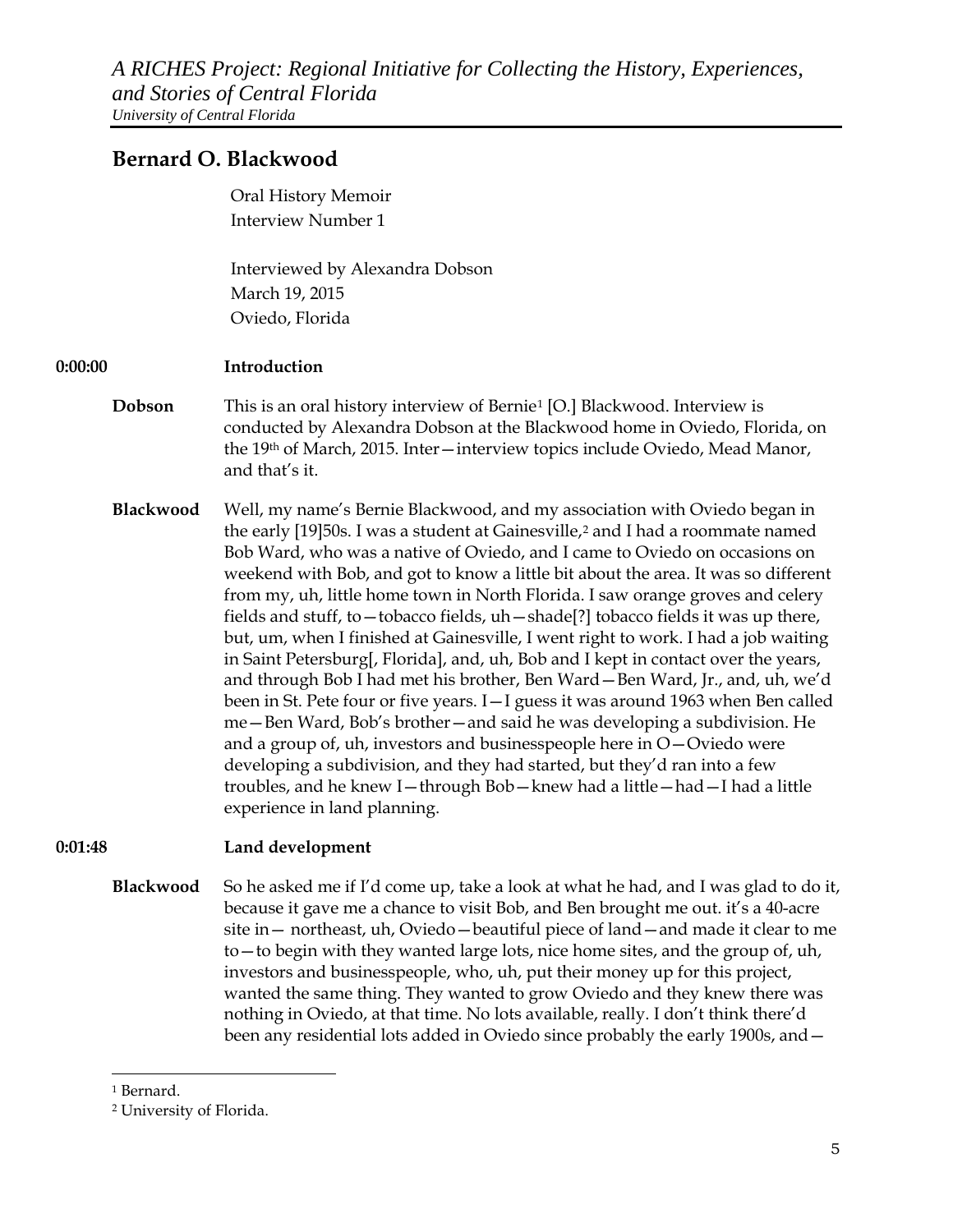so I went to work on the plan, and, uh, came up with something that they agreed with.

Oh, I'm getting a little ahead of myself maybe, because they had actually started—they had, uh, put the group together, and they had paved a little section of Mead Drive, which is the entrance off of Division Street into Mead Manor, at that time, Three or four hundred—two or three hundred feet, I'd say, and then it made a right turn into a little cul-de-sac, and they had, uh—[*laughs*] they didn't know quite where to go from there, because they had three—three swampy areas—little ponds in the 40 acres. So we developed a plan, uh, around those ponds, uh, with nice size lots and streets running around, and, uh, they approved the plan and, [*clears throat*] I came up one weekend—one Saturday with an engineer friend of my from St. Pete, and, uh, the streets had been, uh, cleared, and we shot grades, went back to St. Pete, and did a cut-and-fill plan, and presented that to the group, and they went from there and started developing the subdivision.

#### **0:04:07 Florida Technological University[3](#page-5-0) and the Oviedo Land Group**

- **Blackwood** And the they paved the streets, they put in paved streets with gutters, and they had a water system in Oviedo at that time, so it was on a water system, and the, uh, next, uh—next thing we knew, uh—I should say that before they started this project, there was no kno—knowledge of FTU[4](#page-5-1) locating five miles south of Oviedo. It, eh—I asked Ben later, and he said "No," uh, "We didn't know it," and I thought they were crazy, at the time, for—for footing this kind of subdivision and—and—[*laughs*] out in Oviedo with just a little crossroads farm community, and I didn't know where the people were going to come from, and Ben said, "Oh, they'll come." He was an eternal optimist, and the next thing I knew, I read—read in *The St. Pete*[*rsburg*] *Times* where FTU was locating five miles south of Oviedo. So I began to be a little more interested in what was going on, and they began selling the lots. First lot they sold in here—or maybe the second one—uh, I know it was the first person from the university—was a man named Phil Gorey[sp] and he was a, um—one of the administrative people under Millican—Dr. [Charles Norman] Millican, and the, uh—the subdivision took off rather slowly, but they were selling lots. A lot across the street there was, uh was, uh, [Joe] Gomez, uh…
- **Suzanne** He was a professor out there.
- **Blackwood** Yeah, What's the first, uh…

**Suzanne** Joe.

 $\overline{a}$ 

<span id="page-5-0"></span><sup>3</sup> Present-day University of Central Florida.

<span id="page-5-1"></span><sup>4</sup> Florida Technological University.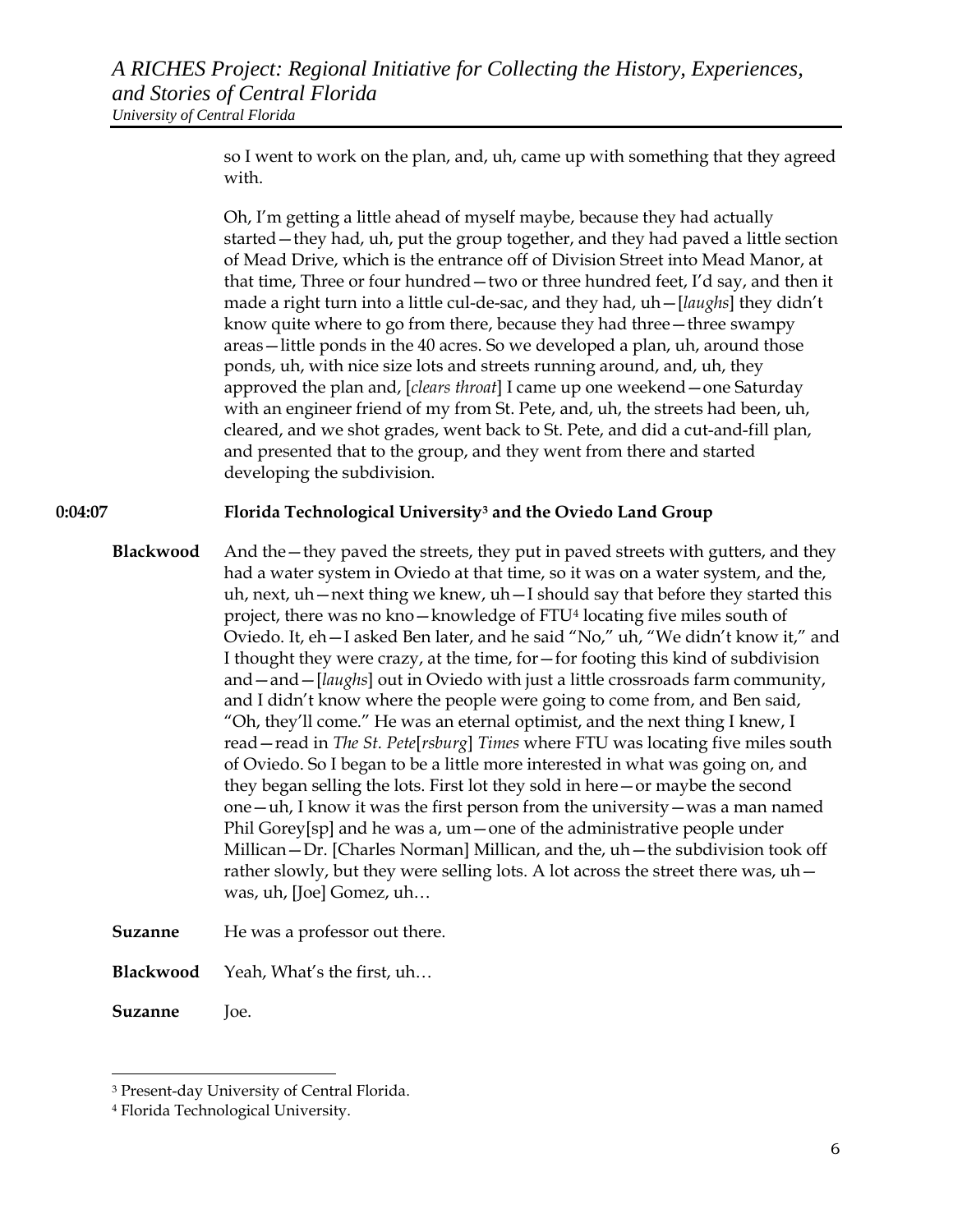**Blackwood** Uh… **Suzanne** Joe. **Blackwood** Joe. Yeah, Joe Gomez. He was a comptroller out at the university, and, uh, there were three or four, five, six—I mean, there half a dozen, at least, uh, different professors that started buying lots out, and some of them still here, like me [*laughs*]. I'm not a professor [*laughs*], um, and as the lots started selling, the land group—Oviedo Land Group was the name of the, uh—of the, corpora—or the company that Ben Ward put together, and the investors in it—I could—I can recall most of 'em, I think. There was, uh, Frank Wheeler, John Evans, uh, I think Mr. Roy Clonts, probably, um… **Suzanne** Beleren[sp]? **Blackwood** Who? **Suzanne** Bob[?] Beleren? Was he one of 'em? **Blackwood** No, no, not, uh, not, uh... **Suzanne** Okay. **Blackwood** Uh, uh… **Suzanne** Martin? **Blackwood** Yeah. **Suzanne** Bill… **Blackwood** Bill… **Suzanne** Martin? **Blackwood** Yeah, Bill Martin and John Evans. I might have… **Suzanne** Yeah. **Blackwood** Said him before, but anyway, it was a group of local businessmen and there were five or six of 'em. I met with them a couple times, and, uh, didn't really know

them at—at all. I have since gotten to know them all, one time or another, and, uh—so they decided to buy another 40 acres just, uh, to the north of the first unit, and, uh I—again, I did a layout for them, and Ben developed it, and so it made a total of 80 acres here in Oviedo, and I—I'd be glad to drive you around and show you if you'd like to see it. Some of the developers've[sic] been dead, but during this time, Ben was still planning ahead and the next thing—he had a project.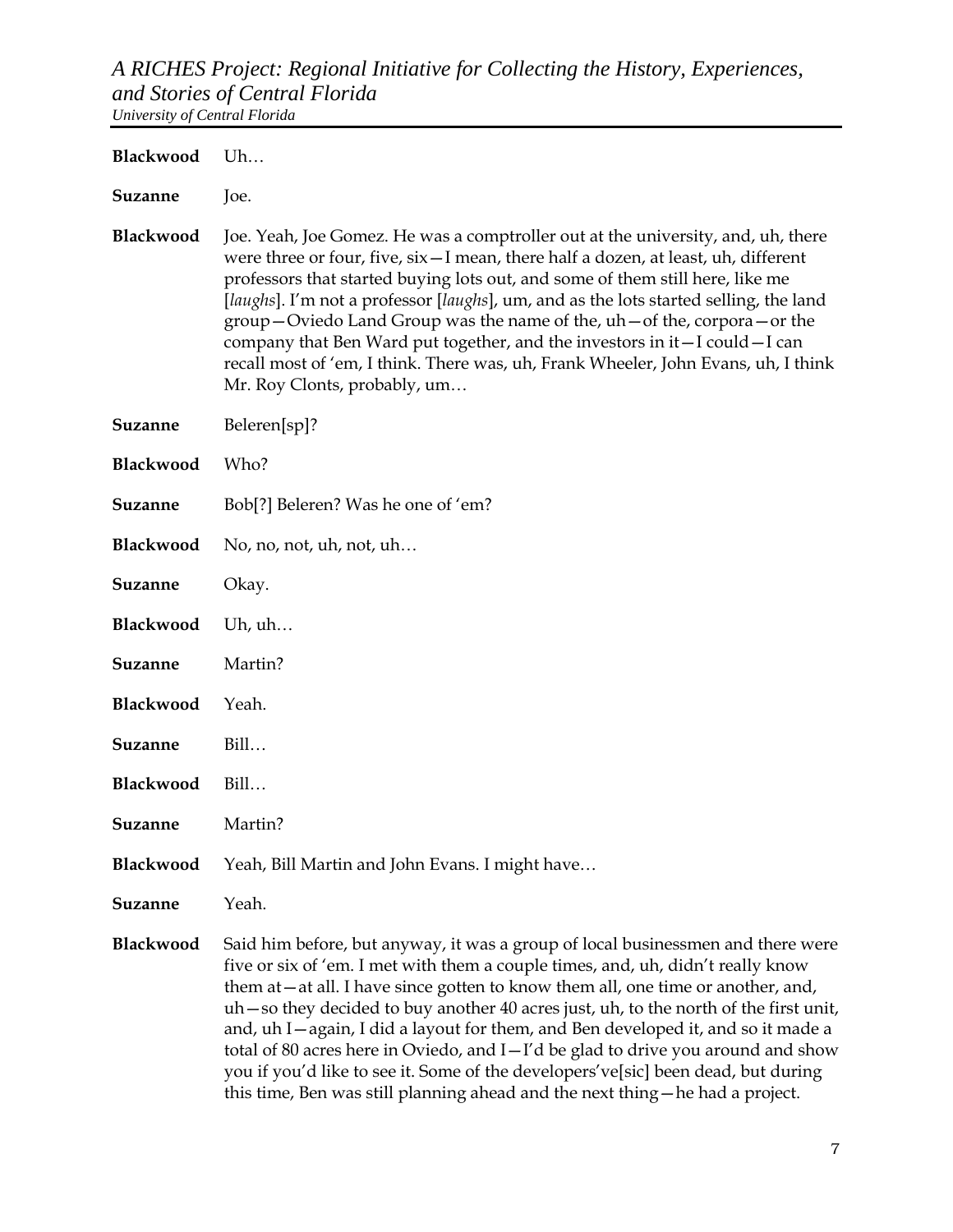Another, uh—I think it was another 40 acres, and—and they—we worked up a subdivision for him on that—a layout, and it's called [inaudible] Garden Grove. It's right near here.

#### **0:07:51 Migration to Oviedo and working with Ben Ward, Jr.**

- **Blackwood** And, [*clears throat*] by that time, Ben, eh—he was originally—he had an insurance business, and, uh, uh—and a real estate brokerage business, and he was getting interested into building and construction. He said, "I've got all these lots. I might as well build some houses." So he offered—gave me—he said, "Why don't you come up and join me, and we'll form a corporation and build—build a few houses," and the idea appealed to me, but leaving my secure place in St. Pete position I had and so forth—uh, it took a lot of soul searching, and I guess it—I probably thought about it for two or three years 'fore—and, in the meantime, Ben and I were still working together on—on the projects up here, and, uh, I finally made the decision. *I've gotta do it. I want to do it.* I'd always been interested in construction and had some experience in that, and my[?]—my family wasn't too eager about it at first.
- **Suzanne** [*laughs*].
- **Blackwood** The kids—I had a, uh, son<sup>[5](#page-7-0)</sup> that was in the third grade and going—would be going into the fourth grade, and a daughter in the sixth grade, I believe, but they finally came around, and we moved up here, uh, second day of September, 1972. Went to work about the very next day and…
- [*phone rings*]
- **Blackwood** The kids start…
- [*phone rings*]
- **Blackwood** The kids started school the very next day after we got here, I think, and my family adjusted. They just loved Oviedo, and Sue<sup>[6](#page-7-1)</sup> was a city girl. Sue was from Jacksonville.
- **Suzanne** [*laughs*].
- **Blackwood** And she didn't think she wanted to move to Oviedo from St. Petersburg. We all loved St. Petersburg. I did too, but, um, we found Oviedo to be—the people here were the most gracious, welcoming. we never felt like a stranger, and part of that maybe was, because I came here with Ben Ward, who—his dad was a celery grower, and, uh, had—had groves here in town, and Ben had some land, and quite a bit of land in and around Oviedo, and, uh, so we—we went from there.

<span id="page-7-0"></span> <sup>5</sup> Scott Blackwood.

<span id="page-7-1"></span><sup>6</sup> Suzanne A. Blackwood.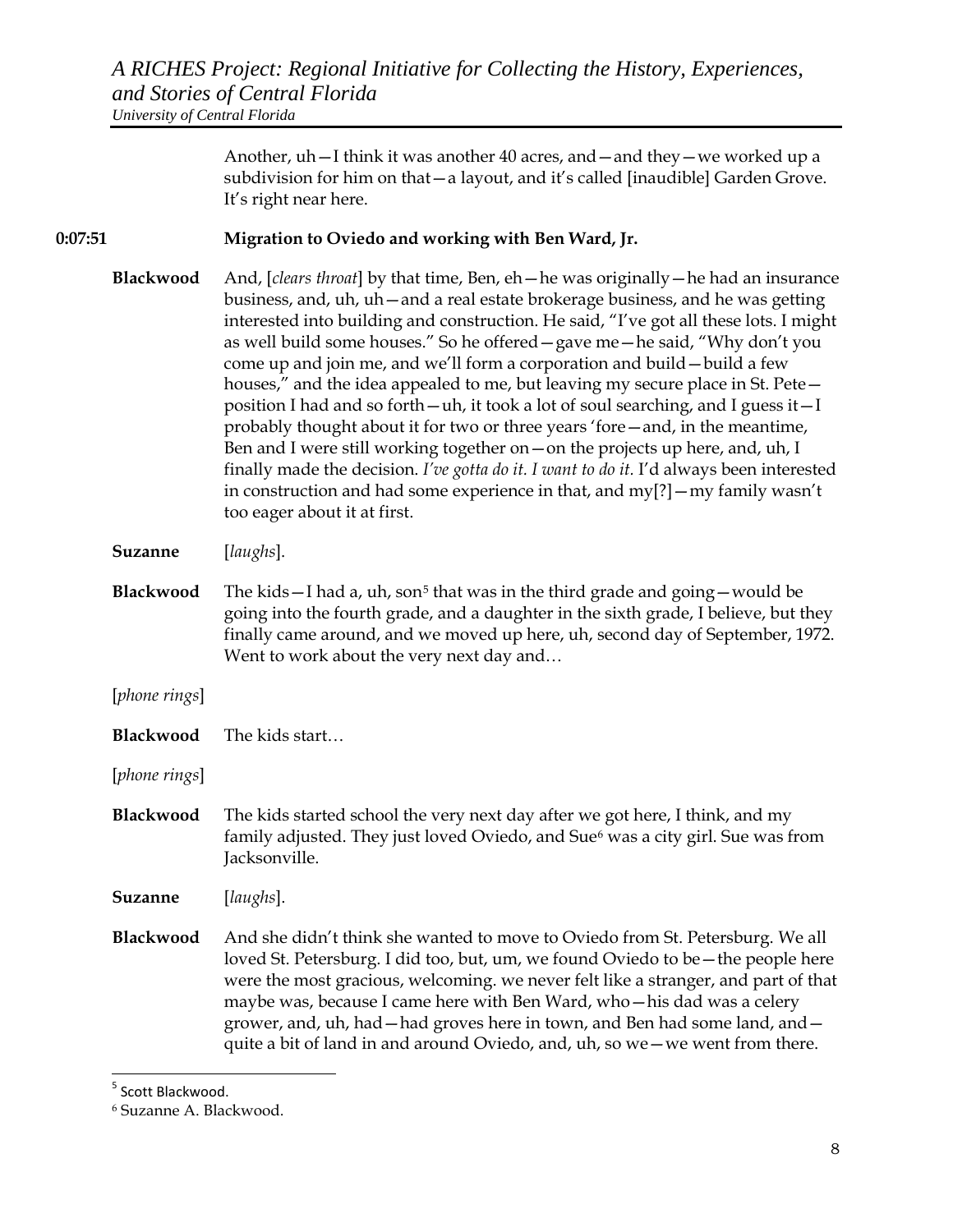> We started building houses, and, uh, Ben and I were together, uh, for four years, I think, and his interests were—was on development—land development, and mine…

#### [*phone beeps*]

**Blackwood** Was more in construction, and I didn't have the deep pockets to go into land development [*laughs*], but Ben, uh—he had a vision for this—for this little town, and he—he wanted to—nothing but quality development, and he was the only one developing land in Oviedo, and he was always, I thought, a little ahead of the market, and it was, uh—it cost him financially, but he did it, and after we, uh—we split, we remained friends, and met on a weekly basis and compared what each of us was doin', until he passed away in—I think he passed away in '99, and [*coughs*] I never—I feel he never deserved the credit he did—he deserved—for what he did for this little town, because you can look around he he's re—responsible for Mead Manor, Garden Grove, Whispering Oaks….

**Suzanne** Mmhmm.

| <b>Blackwood</b> Uh, Hill – Hillcrest, uh, Farms – I think was the name of it. |
|--------------------------------------------------------------------------------|
|                                                                                |

| Suzanne | Uh, Windmilll |
|---------|---------------|
|         |               |

**Blackwood** Windmill Farms.

- **Suzanne** Farms.
- **Blackwood** Those were residential, uh, develops here.
- **Suzanne** How about Oviedo Oaks?
- **Blackwood** No, no, he didn't—he didn't develop that.

**Suzanne** Hm.

- **Blackwood** Uh, and he also started—he did some commer—a couple of commercial projects. one of 'em was, uh, Westwood Square. It was a commercial/industrial, uh, zoning area, and, uh, it's completely built out now. Uh, do you know where, uh, Toucan—what—no, it's—what's the Spanish…
- **Suzanne** Habanero's [Mexican Grill].
- **Blackwood** Habanero's.
- **Suzanne** Yeah.
- **Blackwood** You know where that is?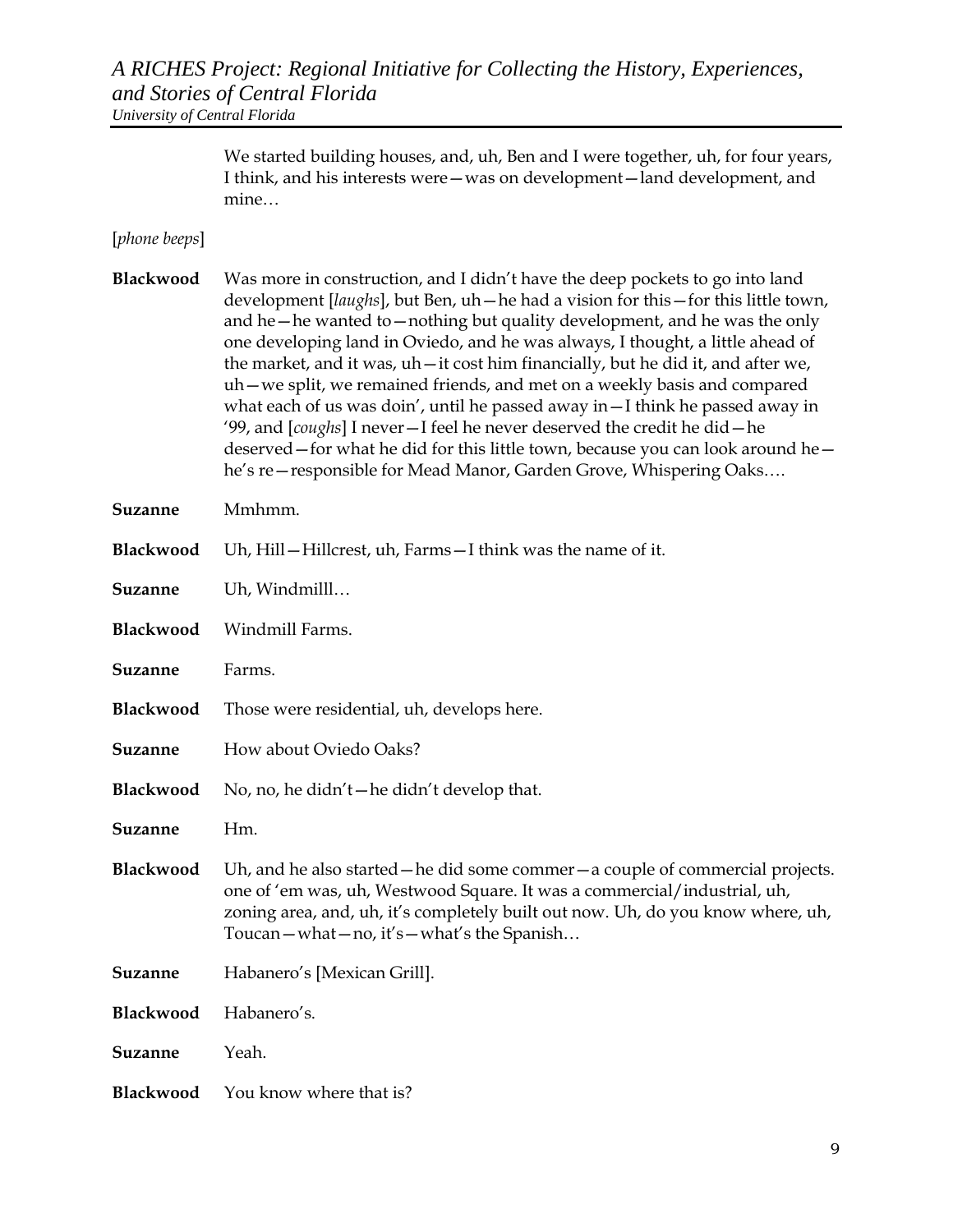|         | Dobson         | I drove by it.                                                                                                                                                                                                                                                                                                                                                                                                                                                                                                                                    |
|---------|----------------|---------------------------------------------------------------------------------------------------------------------------------------------------------------------------------------------------------------------------------------------------------------------------------------------------------------------------------------------------------------------------------------------------------------------------------------------------------------------------------------------------------------------------------------------------|
|         | Blackwood      | That was part of Westwood Square. All of those b – back in there was developed,<br>and there was nothing out there at the time-nothing, and nothing between there<br>and Oviedo [laughs], and                                                                                                                                                                                                                                                                                                                                                     |
|         | Suzanne        | One little gas station.                                                                                                                                                                                                                                                                                                                                                                                                                                                                                                                           |
|         | Blackwood      | Yeah, the - the, uh, Tiger - Tiger Station.                                                                                                                                                                                                                                                                                                                                                                                                                                                                                                       |
|         | <b>Suzanne</b> | Yeah.                                                                                                                                                                                                                                                                                                                                                                                                                                                                                                                                             |
|         | Blackwood      | We called it, and, uh, then there's another, uh, I believe it's called Oviedo Office<br>Park up to your - on [Florida State Road] 426 between Westwood Square and the<br>city limits - what was the city limits then - or the high school, say - and it's a<br>very nice commercial development, and it had doctor's offices, uh, and that -<br>that type of commu-uh, development, and, like I say, we - we came here -<br>we've been here for 43 years now, and I could never move Sue from - get her out<br>of this house or out of this city. |
|         | Suzanne        | [laughs].                                                                                                                                                                                                                                                                                                                                                                                                                                                                                                                                         |
|         | Blackwood      | She loves it and the kids love it.                                                                                                                                                                                                                                                                                                                                                                                                                                                                                                                |
|         |                |                                                                                                                                                                                                                                                                                                                                                                                                                                                                                                                                                   |
| 0:13:30 |                | Wife and children                                                                                                                                                                                                                                                                                                                                                                                                                                                                                                                                 |
|         | Blackwood      | My daughter lives in Tallahassee, and, uh, she - she's down here quite often. My<br>son works with me, or did work with me. He runs the business now. I'm just -<br>I'm retired. I go in and aggravate him every day a little bit [laughs]. Uh, I don't<br>know. Do you have any questions from there? I'd be glad to drive you around a<br>little Oviedo and show you some of these projects if you have the time                                                                                                                                |
|         | Dobson         | Okay.                                                                                                                                                                                                                                                                                                                                                                                                                                                                                                                                             |
|         | Blackwood      | Or the inclination.                                                                                                                                                                                                                                                                                                                                                                                                                                                                                                                               |
|         | Dobson         | Sure, thank you.                                                                                                                                                                                                                                                                                                                                                                                                                                                                                                                                  |
|         | Suzanne        | Take her to, um, Whispering Oaks, 'cuz that's                                                                                                                                                                                                                                                                                                                                                                                                                                                                                                     |
|         | Blackwood      | Yeah.                                                                                                                                                                                                                                                                                                                                                                                                                                                                                                                                             |
|         | Suzanne        | Really                                                                                                                                                                                                                                                                                                                                                                                                                                                                                                                                            |
|         | Blackwood      | Well, they're all nice.                                                                                                                                                                                                                                                                                                                                                                                                                                                                                                                           |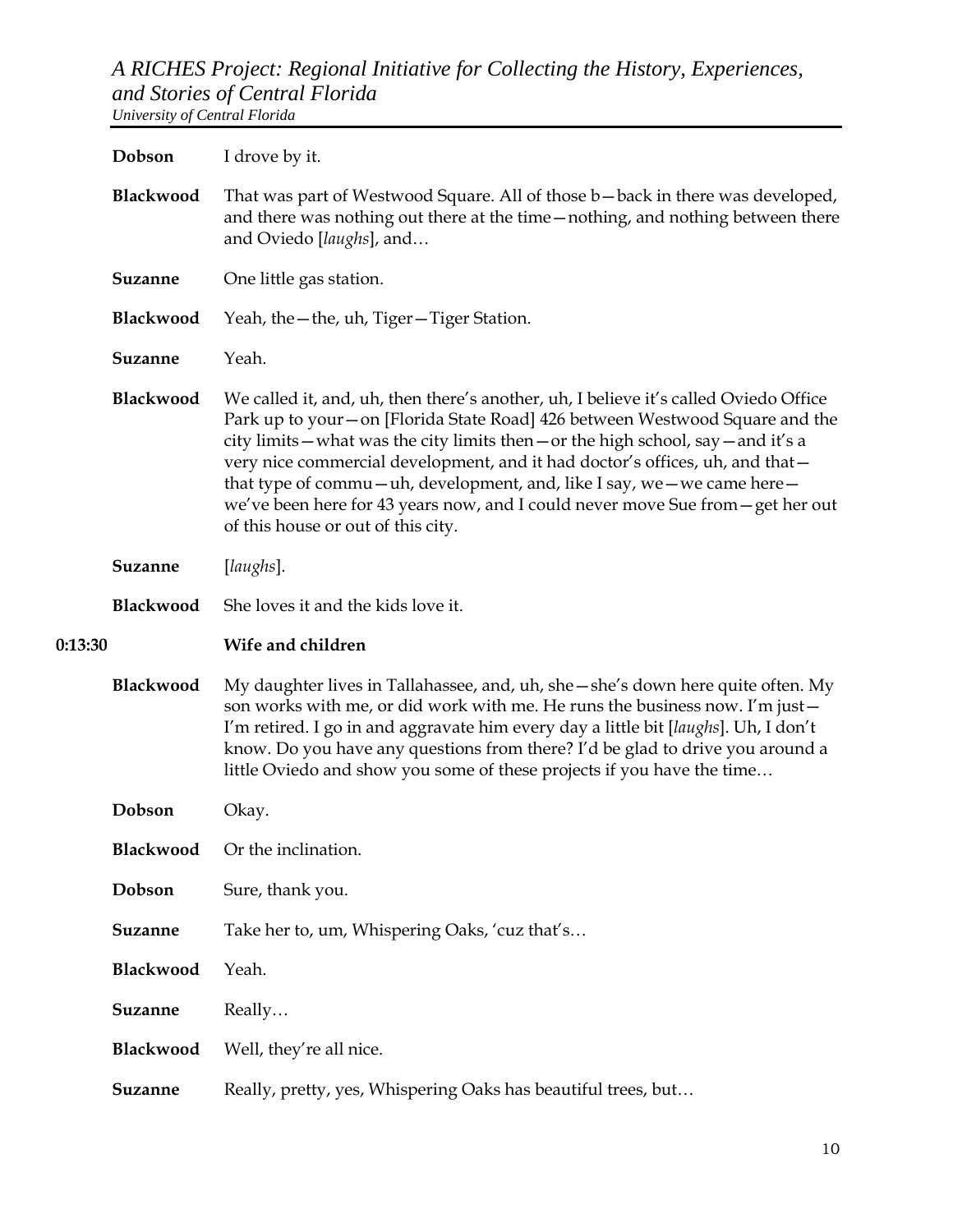|         | Dobson         | Um                                                                                                                                                                                                                                                                                                                                                                                                                                                                                                                                                                                                                                                                                                                                                                                                                                                                                                                                                                                                                                                                                                                                                                                                                                                                                                                                                                                                                     |
|---------|----------------|------------------------------------------------------------------------------------------------------------------------------------------------------------------------------------------------------------------------------------------------------------------------------------------------------------------------------------------------------------------------------------------------------------------------------------------------------------------------------------------------------------------------------------------------------------------------------------------------------------------------------------------------------------------------------------------------------------------------------------------------------------------------------------------------------------------------------------------------------------------------------------------------------------------------------------------------------------------------------------------------------------------------------------------------------------------------------------------------------------------------------------------------------------------------------------------------------------------------------------------------------------------------------------------------------------------------------------------------------------------------------------------------------------------------|
|         | Blackwood      | Have I missed anything Sue?                                                                                                                                                                                                                                                                                                                                                                                                                                                                                                                                                                                                                                                                                                                                                                                                                                                                                                                                                                                                                                                                                                                                                                                                                                                                                                                                                                                            |
|         | <b>Suzanne</b> | I don't' think so. I think - I was amazed at how well you [laughs]                                                                                                                                                                                                                                                                                                                                                                                                                                                                                                                                                                                                                                                                                                                                                                                                                                                                                                                                                                                                                                                                                                                                                                                                                                                                                                                                                     |
|         | Blackwood      | Uh                                                                                                                                                                                                                                                                                                                                                                                                                                                                                                                                                                                                                                                                                                                                                                                                                                                                                                                                                                                                                                                                                                                                                                                                                                                                                                                                                                                                                     |
|         | <b>Suzanne</b> | Covered everything.                                                                                                                                                                                                                                                                                                                                                                                                                                                                                                                                                                                                                                                                                                                                                                                                                                                                                                                                                                                                                                                                                                                                                                                                                                                                                                                                                                                                    |
|         | Blackwood      | Well, you know, that's - that's about it with, uh, my - my interests in Oviedo. It<br>was                                                                                                                                                                                                                                                                                                                                                                                                                                                                                                                                                                                                                                                                                                                                                                                                                                                                                                                                                                                                                                                                                                                                                                                                                                                                                                                              |
|         | <b>Suzanne</b> | I                                                                                                                                                                                                                                                                                                                                                                                                                                                                                                                                                                                                                                                                                                                                                                                                                                                                                                                                                                                                                                                                                                                                                                                                                                                                                                                                                                                                                      |
|         | Blackwood      | Was primarily building. I built all these years and                                                                                                                                                                                                                                                                                                                                                                                                                                                                                                                                                                                                                                                                                                                                                                                                                                                                                                                                                                                                                                                                                                                                                                                                                                                                                                                                                                    |
| 0:14:29 |                | Population growth and Florida Technological University                                                                                                                                                                                                                                                                                                                                                                                                                                                                                                                                                                                                                                                                                                                                                                                                                                                                                                                                                                                                                                                                                                                                                                                                                                                                                                                                                                 |
|         | Suzanne        | Do you know what the population was when we moved here?                                                                                                                                                                                                                                                                                                                                                                                                                                                                                                                                                                                                                                                                                                                                                                                                                                                                                                                                                                                                                                                                                                                                                                                                                                                                                                                                                                |
|         | Blackwood      | I should've                                                                                                                                                                                                                                                                                                                                                                                                                                                                                                                                                                                                                                                                                                                                                                                                                                                                                                                                                                                                                                                                                                                                                                                                                                                                                                                                                                                                            |
|         | Suzanne        | [inaudible].                                                                                                                                                                                                                                                                                                                                                                                                                                                                                                                                                                                                                                                                                                                                                                                                                                                                                                                                                                                                                                                                                                                                                                                                                                                                                                                                                                                                           |
|         | Blackwood      | Gone into that. It was about 2000, and, uh, it was about the same when I visited<br>10 years earlier. It hadn't grown a bit. I don't think it grew a bit from - I<br>should've included this in it—from the '30s and on up to the '60s, and this<br>development right here <sup>7</sup> was what started the growth in Oviedo, uh, after-after,<br>um - no. I guess it was the edges[?] of [inaudible], uh, track builders started<br>coming into Oviedo. The, uh, uh, Jacobs brothers owned two thousand acres of<br>land where O – where Alafaya Woods is now and that area over there, uh – Twin<br>Rivers and that area. They sold it to a group in Atlanta in the early [19]70s, and<br>Bob pretty well fell out of construction for a while there, and nothin', eh-I don't<br>know if that company went bankrupt or what, but they sold it to the Anden<br>Group, and the Anden Group is a group that developed Alafaya Woods [clears]<br>throat], and it was a little bit, uh-it was, uh, a different type development than<br>what Ben had been developing. I think he'd be surprised today if he knew how,<br>um-he felt that-that Oviedo never had, uh-be, uh, anything but small, rural<br>community [inaudible] with good home sites. 'Course he knew, and I knew too,<br>that when the university located there, sooner or later it was gonna affect Oviedo<br>in a big way [coughs], and it did, but, uh |
|         | <b>Suzanne</b> | Is - is Tom Phillips next door still teaching?                                                                                                                                                                                                                                                                                                                                                                                                                                                                                                                                                                                                                                                                                                                                                                                                                                                                                                                                                                                                                                                                                                                                                                                                                                                                                                                                                                         |

<span id="page-10-0"></span> $\overline{a}$ <sup>7</sup> Mead Manor.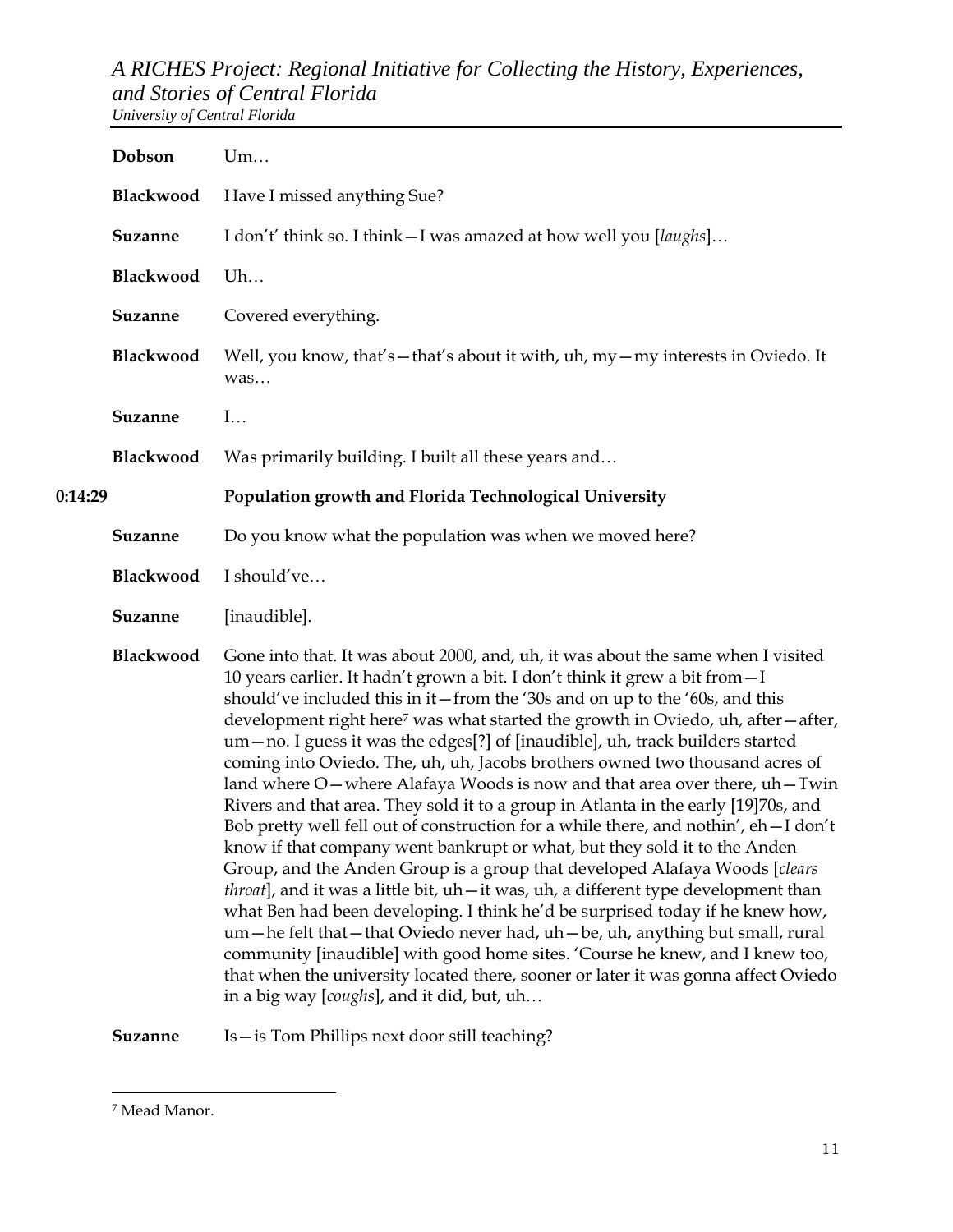| Blackwood                            | Yeah, he's a professor over – no. he's not teaching, but he's retired.                                                                                                                                                                                                                                                                                                                                                                                                                                                                  |
|--------------------------------------|-----------------------------------------------------------------------------------------------------------------------------------------------------------------------------------------------------------------------------------------------------------------------------------------------------------------------------------------------------------------------------------------------------------------------------------------------------------------------------------------------------------------------------------------|
| Suzanne                              | He's retired? Okay.                                                                                                                                                                                                                                                                                                                                                                                                                                                                                                                     |
| Blackwood                            | Yeah.                                                                                                                                                                                                                                                                                                                                                                                                                                                                                                                                   |
| <b>Suzanne</b>                       | Yeah.                                                                                                                                                                                                                                                                                                                                                                                                                                                                                                                                   |
| Blackwood                            | That's - that's probably                                                                                                                                                                                                                                                                                                                                                                                                                                                                                                                |
| Suzanne                              | We were surrounded by them.                                                                                                                                                                                                                                                                                                                                                                                                                                                                                                             |
| Blackwood                            | Yeah, when we first moved here, the $-$ 'course, this was, you know $-$ all the<br>professors had kids and we had kids, and it's, uh, changed a couple times since<br>then. You've got, uh, uh, older families that moved out, newer families with kids<br>that moved in, and, uh, and, uh, and we've stuck-stuck here [laughs] all those<br>years, but, um, we've seen the growth in Oviedo from two thousand to                                                                                                                       |
| Suzanne                              | Yeah.                                                                                                                                                                                                                                                                                                                                                                                                                                                                                                                                   |
| Blackwood                            | What? 35,000 now, probably.                                                                                                                                                                                                                                                                                                                                                                                                                                                                                                             |
| Dobson                               | Do you think it was just the university that did that, or                                                                                                                                                                                                                                                                                                                                                                                                                                                                               |
| <b>Suzanne</b>                       | Pretty                                                                                                                                                                                                                                                                                                                                                                                                                                                                                                                                  |
| Blackwood                            | Well                                                                                                                                                                                                                                                                                                                                                                                                                                                                                                                                    |
| Suzanne                              | Pretty much.                                                                                                                                                                                                                                                                                                                                                                                                                                                                                                                            |
| Blackwood                            | It, uh – pretty much, I think. The [Central Florida] Research Park out there – and<br>of course, it -it - Oviedo [clears throat] - it grew to be a -it had a very good<br>school system. <sup>8</sup> I should've mentioned that. When - when we moved here, my<br>son was going into the fourth grade, and we - he went to a school right across<br>from where we lived, practically, in St Pete. He could walk to school, and they<br>had gotten into the new, uh-let the kid reach his potential, don't push him,<br>don't push him. |
| Suzanne                              | Mmhmm.                                                                                                                                                                                                                                                                                                                                                                                                                                                                                                                                  |
| Blackwood                            | And                                                                                                                                                                                                                                                                                                                                                                                                                                                                                                                                     |
| <b>Unidentified</b> [clears throat]. |                                                                                                                                                                                                                                                                                                                                                                                                                                                                                                                                         |
| Blackwood                            | I went and talked with the teacher about it, and - "Oh, Scott's doin' fine," And it<br>didn't                                                                                                                                                                                                                                                                                                                                                                                                                                           |

<span id="page-11-0"></span> <sup>8</sup> Seminole County Public Schools (SCPS).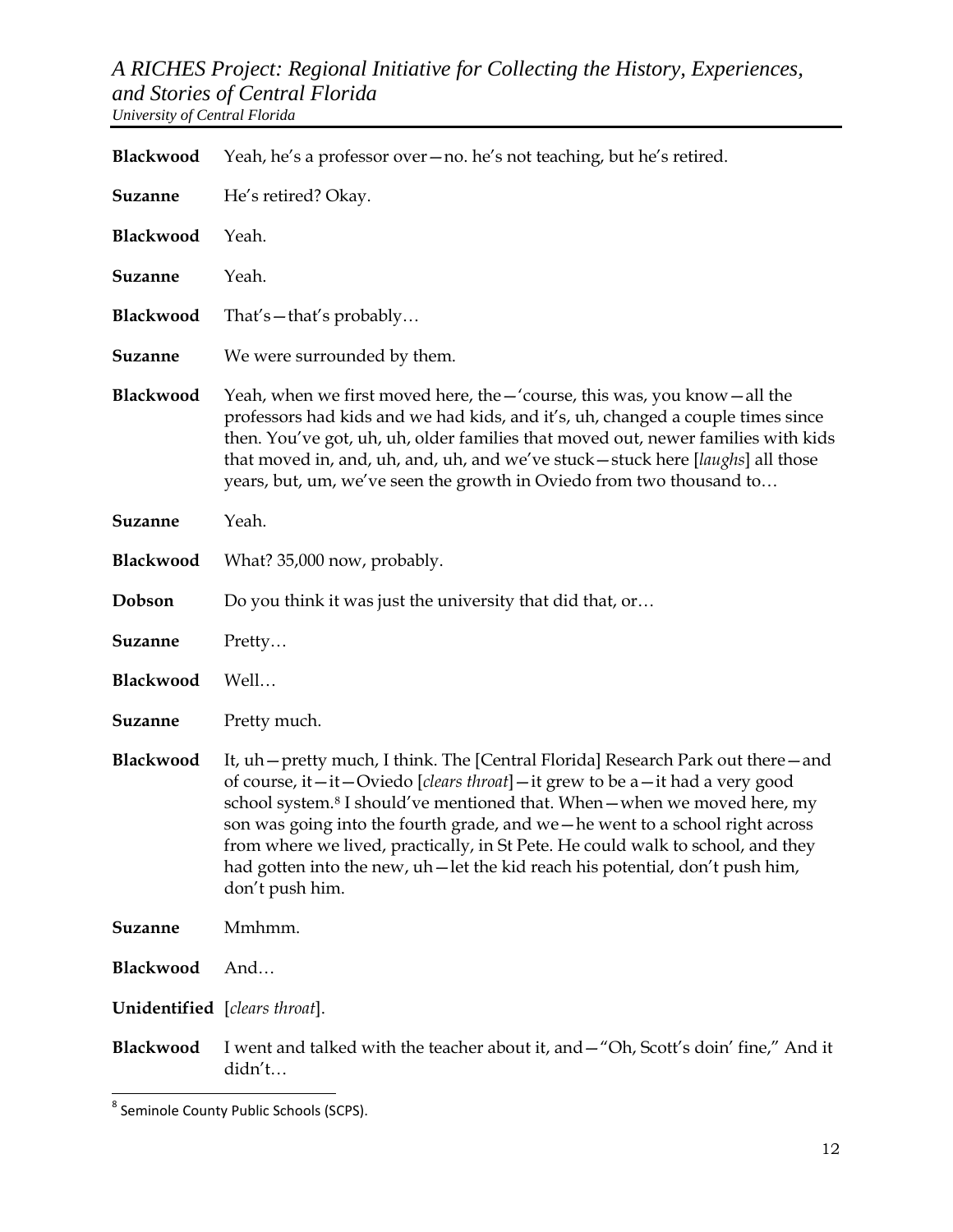|         | <b>Suzanne</b> | [laughs].                                                                                                                                                                                                                                         |
|---------|----------------|---------------------------------------------------------------------------------------------------------------------------------------------------------------------------------------------------------------------------------------------------|
|         | Blackwood      | Seem to me that he was doin' fine, and she said, "Oh, no, no. he's fine." Well,<br>when we got here, he had teachers like Ms. [Margeurite] Partin.                                                                                                |
|         | Suzanne        | Partin Elementary [School] was named after her, and she was a wonderful<br>teacher.                                                                                                                                                               |
|         | Blackwood      | And Ms. Gore, and s-same teachers that taught Ben Ward, and Bob Ward-that<br>group. They were still there, and she went to work on Scott and brought him up<br>to speed. He didn't-he didn't even know his multiplication tables, and<br>[laughs] |
|         | Suzanne        | Does now [laughs].                                                                                                                                                                                                                                |
|         | Blackwood      | And all of the kids here did, but she – she put him to work on 'em and $you$ ?] –<br>he learned real quick[sic], and caught up, and did alright, But it-it was just a<br>great place to raise your kids, and, uh                                  |
| 0:18:39 |                | Ben Ward's contributions to the community                                                                                                                                                                                                         |
|         | Blackwood      | I-I just can't say enough about the - the town and about - about the guy that<br>really got it goin'.                                                                                                                                             |
|         | Suzanne        | Yeah.                                                                                                                                                                                                                                             |
|         | Blackwood      | Ben Ward.                                                                                                                                                                                                                                         |
|         | Suzanne        | I think so too.                                                                                                                                                                                                                                   |
|         | Blackwood      | You get the chance to give him a plug-he's long gone. his wife still lives here in<br>Ovi-in, uh, Mead Manor, and his kids-he has one-one kid that lives in<br>Tuscawilla and the rest of 'em are scattered around.                               |
|         | <b>Suzanne</b> | Tuscawilla was not here at all when we moved here.                                                                                                                                                                                                |
|         | Blackwood      | Well, it was too. It was one road                                                                                                                                                                                                                 |
|         | Suzanne        | [inaudible].                                                                                                                                                                                                                                      |
|         | Blackwood      | Called Dyson Road <sup>9</sup> comin' off of, uh, Tuskawilla Road - Dyson - and they<br>had                                                                                                                                                       |
|         | Suzanne        | Dyson, yeah.                                                                                                                                                                                                                                      |

<span id="page-12-0"></span><sup>&</sup>lt;sup>9</sup> Correction: Dyson Drive.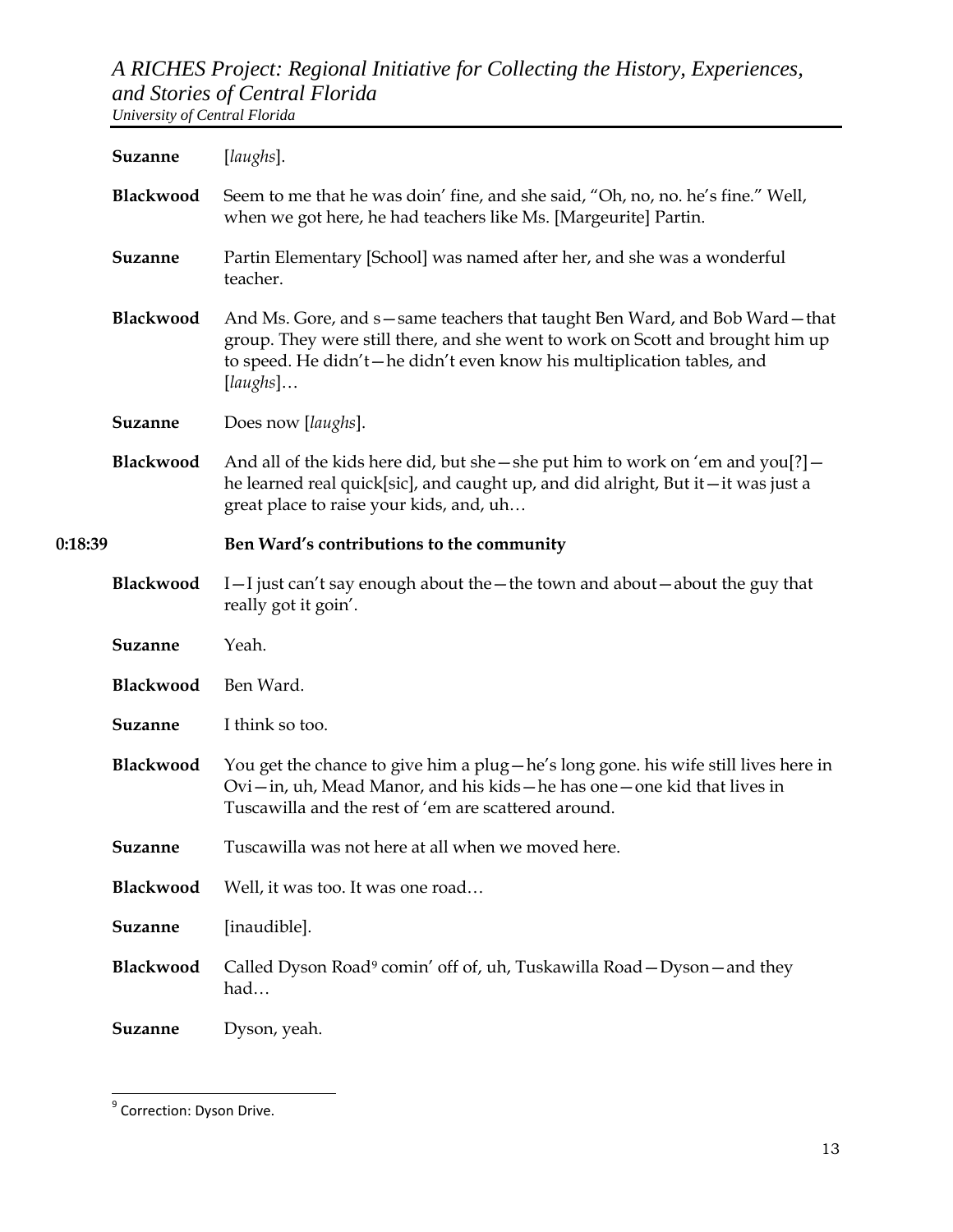|         | Blackwood      | They - they just started developing a few lots there. That's a beautiful sub - one<br>of my favorite subdivisions. The area is Tuscawilla.                                                                              |
|---------|----------------|-------------------------------------------------------------------------------------------------------------------------------------------------------------------------------------------------------------------------|
| 0:19:24 |                | Blackwood Construction Corporation and Lutheran Haven                                                                                                                                                                   |
|         | Dobson         | Mm, what kinds of things has Blackwood Construction [Corporation] done?                                                                                                                                                 |
|         | Blackwood      | We did primarily single-family and, uh, small commercial. We did, uh, dental<br>office for Bob Beleren over in Winter Springs[, Florida], and that sort of thing, but<br>we built over 500 - we've got - I think we got |
|         | Suzanne        | 563 [laughs].                                                                                                                                                                                                           |
|         | Blackwood      | Well, some of 'em weren't - some of 'em in the recent years have just been small<br>jobs                                                                                                                                |
|         | Suzanne        | And Lutheran Haven. mention Lutheran Haven.                                                                                                                                                                             |
|         | Blackwood      | Yeah, we did – we built most of Lutheran Haven projects out of, uh – duplexes.                                                                                                                                          |
|         | Suzanne        | You've probably passed Lutheran Haven on your way in. Yeah.                                                                                                                                                             |
|         | Dobson         | Could be                                                                                                                                                                                                                |
|         | Suzanne        | Hm.                                                                                                                                                                                                                     |
|         | Dobson         | I'm not sure.                                                                                                                                                                                                           |
|         | Suzanne        | [inaudible].                                                                                                                                                                                                            |
|         | Dobson         | I'm really not that familiar [laughs]                                                                                                                                                                                   |
|         | Suzanne        | It's a big Lutheran church, and they - it has a retirement for us-little du-<br>duplexes.                                                                                                                               |
|         | Dobson         | Okay.                                                                                                                                                                                                                   |
|         | Blackwood      | Its' $a$                                                                                                                                                                                                                |
|         | Suzanne        | Its' $a$                                                                                                                                                                                                                |
|         | Blackwood      | And $a$ – and $a$ , uh, nursing home now. Uh, we could even – if you've got time,<br>I'll drive you all over. show you - show you a little bit of Oviedo.                                                               |
|         | Dobson         | Okay [laughs], Thank you.                                                                                                                                                                                               |
|         | <b>Suzanne</b> | Don't want to live here? [laughs].                                                                                                                                                                                      |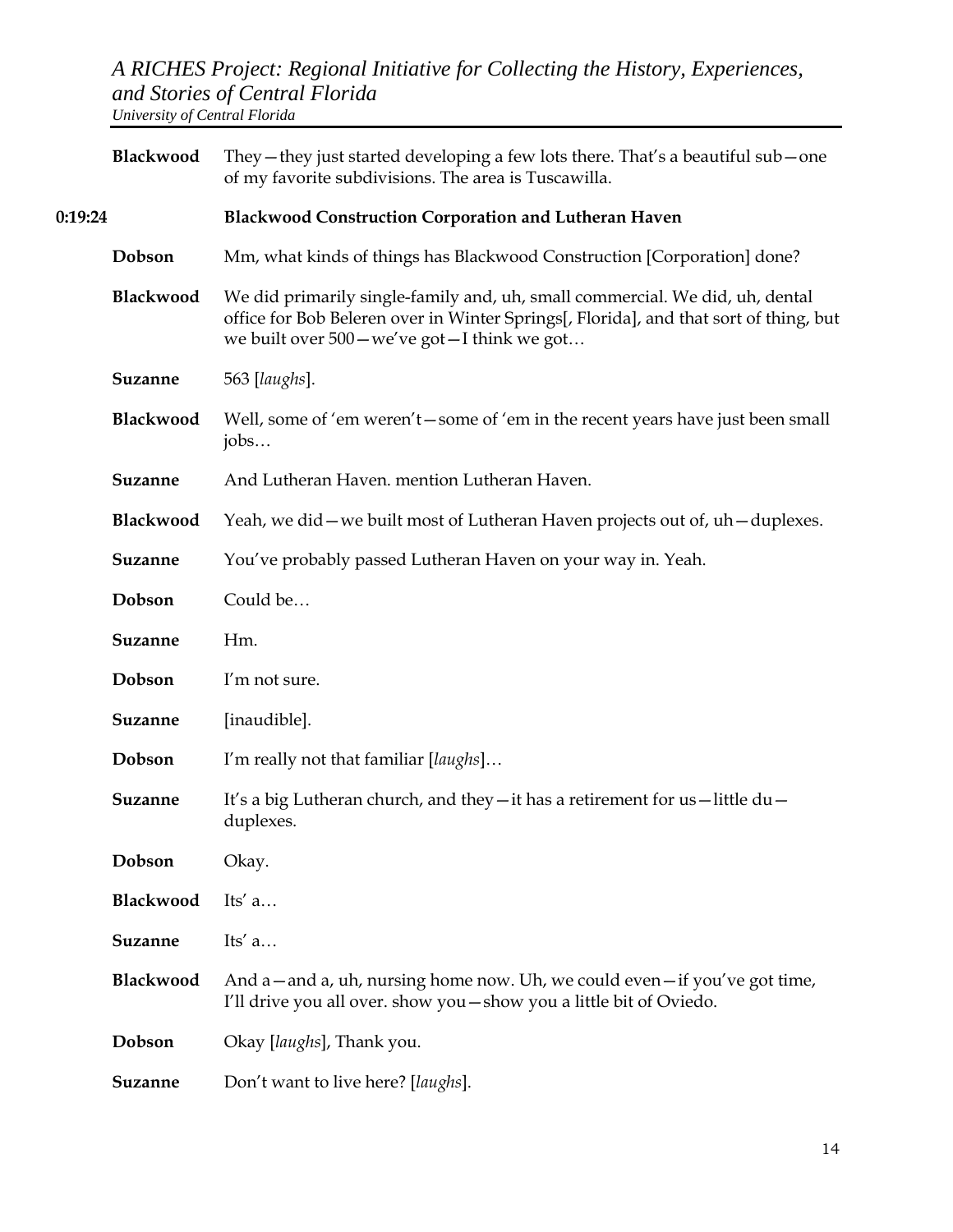|         | Dobson         | Yeah [laughs].                                                                                                                                                                                                                                                                                                                                                      |
|---------|----------------|---------------------------------------------------------------------------------------------------------------------------------------------------------------------------------------------------------------------------------------------------------------------------------------------------------------------------------------------------------------------|
| 0:20:25 |                | Schools and desegregation in St. Petersburg                                                                                                                                                                                                                                                                                                                         |
|         | Dobson         | Um, I actually moved to Orlando from St. Pete for the same reasons.                                                                                                                                                                                                                                                                                                 |
|         | Suzanne        | Oh, my goodness.                                                                                                                                                                                                                                                                                                                                                    |
|         | Dobson         | [laughs].                                                                                                                                                                                                                                                                                                                                                           |
|         | Blackwood      | Oh, really?                                                                                                                                                                                                                                                                                                                                                         |
|         | Suzanne        | [laughs].                                                                                                                                                                                                                                                                                                                                                           |
|         | Dobson         | To get my son in a better school.                                                                                                                                                                                                                                                                                                                                   |
|         | Suzanne        | Aww.                                                                                                                                                                                                                                                                                                                                                                |
|         | Blackwood      | Aw, really?                                                                                                                                                                                                                                                                                                                                                         |
|         | Dobson         | Yeah, I don't                                                                                                                                                                                                                                                                                                                                                       |
|         | Suzanne        | Well, you know, we thought the schools there were just great, 'til we moved<br>here.                                                                                                                                                                                                                                                                                |
|         | Blackwood      | Well, I didn't think they were great, because I didn't think our - our boy was<br>learning anything.                                                                                                                                                                                                                                                                |
|         | Suzanne        | Yeah, well                                                                                                                                                                                                                                                                                                                                                          |
|         | Blackwood      | And - and another thing, uh, we got caught up right in the Civil Rights<br>[Movement] - we - you know where Bay Vista Elementary [School] is?                                                                                                                                                                                                                       |
|         | Dobson         | Mmhmm.                                                                                                                                                                                                                                                                                                                                                              |
|         | Blackwood      | We lived within a block of Bay Vista, at that time, and the kids walked to school,<br>and it was a fairly new school then, and, uh, eh, I think, 11 or - yeah, she was in<br>the fifth grade when all the civil rights - and they started bussing kids, and she<br>got bussed to the school right in the middle of St. - black school in the middle of<br>St. Pete. |
|         | <b>Suzanne</b> | I don't remember what the school was - the - the name of the school.                                                                                                                                                                                                                                                                                                |
|         | Blackwood      | I don't remember.                                                                                                                                                                                                                                                                                                                                                   |
|         | Suzanne        | Yeah.                                                                                                                                                                                                                                                                                                                                                               |
|         | Blackwood      | But [ <i>laughs</i> ] it $-$ it, $uh$ $-$ it was only for that one year, and she got along fine.                                                                                                                                                                                                                                                                    |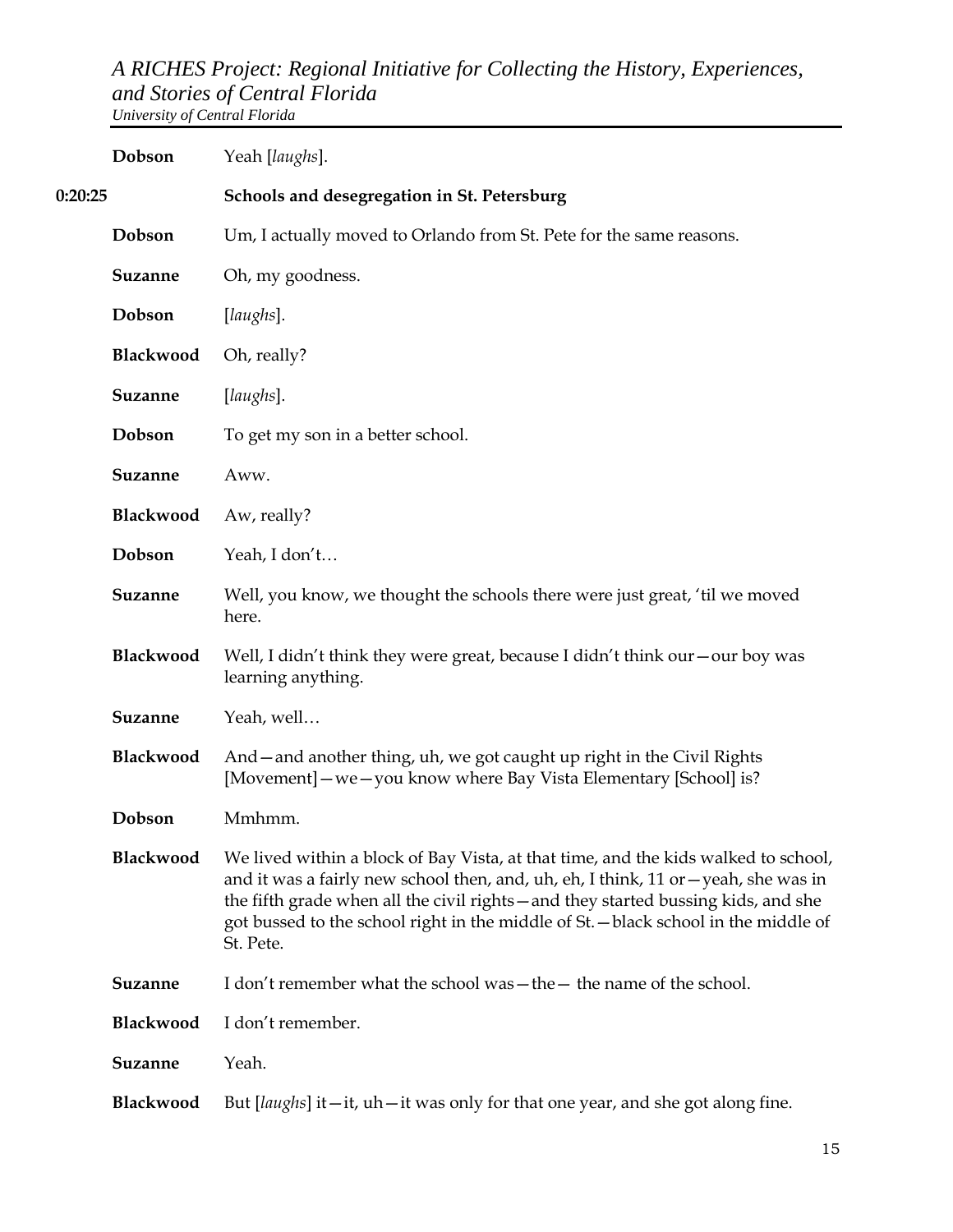|         | <b>Suzanne</b>   | Yeah, she did.                                                                                                                                                                  |
|---------|------------------|---------------------------------------------------------------------------------------------------------------------------------------------------------------------------------|
|         | Blackwood        | She didn't have any problems, but                                                                                                                                               |
|         | Suzanne          | She – she made some good friends there.                                                                                                                                         |
|         | Blackwood        | It just didn't make sense to take kids that [laughs] could walk to school and pay a<br>bus to drive them somewhere else.                                                        |
|         | Suzanne          | [laughs] It was probably a good experience.                                                                                                                                     |
|         | Blackwood        | Well, you [inaudible] - how - how long did you live in St. Pete?                                                                                                                |
|         | Dobson           | Uh, five or six years.                                                                                                                                                          |
|         | Suzanne          | You weren't born there then?                                                                                                                                                    |
|         | Dobson           | No.                                                                                                                                                                             |
|         | Blackwood        | From when to when?                                                                                                                                                              |
|         | Dobson           | Uh, it was recent. I've been in Orlando for three years.                                                                                                                        |
|         | Blackwood        | Three years?                                                                                                                                                                    |
|         | Dobson           | Yes.                                                                                                                                                                            |
|         | Blackwood        | Oh, well, you saw - you've seen the downtown area really change.                                                                                                                |
|         | Dobson           | Yes, it has [laughs].                                                                                                                                                           |
| 0:21:57 |                  | St. Petersburg and career as a city planner                                                                                                                                     |
|         | <b>Blackwood</b> | We – we – I graduated on Saturday night, and we packed up everything, and we<br>had. I met Sue at [the University of] Florida her—her senior year [laughs], and                 |
|         | Suzanne          | Just about.                                                                                                                                                                     |
|         | Blackwood        | And, uh, we packed up everything. We - we got married, uh, my last semester<br>there. we got married, and she'd graduated the semester 'fore I did. She's<br>smarter than I am. |
|         | Suzanne          | [laughs].                                                                                                                                                                       |
|         | Blackwood        | And we moved to St. Pete on Sunday, and I started work Monday. I was, uh - I<br>worked as a city planner for 14 years 'fore I came here.                                        |
|         | Dobson           | Wow. What kind of things did you do?                                                                                                                                            |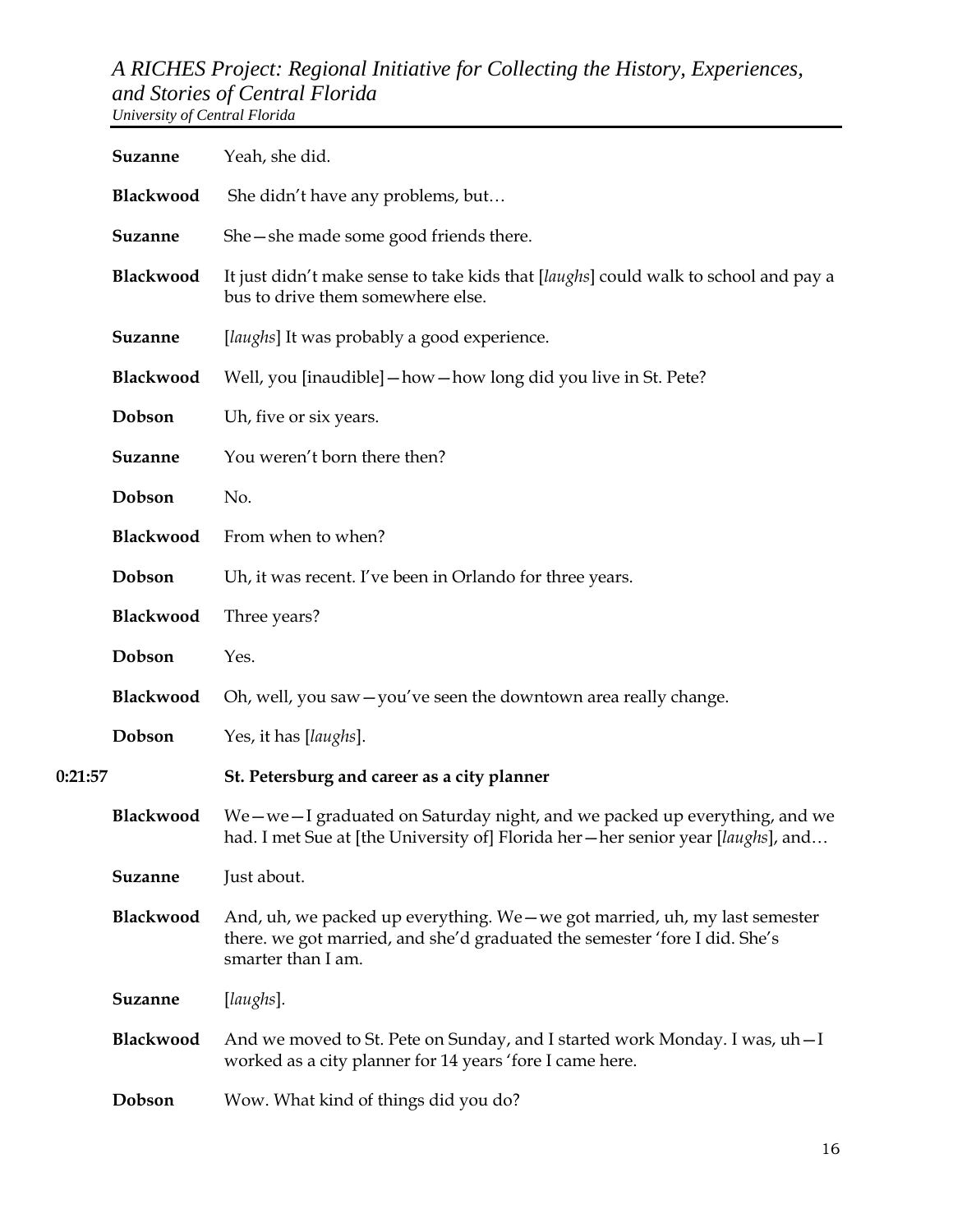| Blackwood        | What kind of work?                                                                                                                                                                                                                                                                                                                                                                                                                                                                                                                                                                                                                                                                                                                                                                                                                                                                                                                                                                                   |
|------------------|------------------------------------------------------------------------------------------------------------------------------------------------------------------------------------------------------------------------------------------------------------------------------------------------------------------------------------------------------------------------------------------------------------------------------------------------------------------------------------------------------------------------------------------------------------------------------------------------------------------------------------------------------------------------------------------------------------------------------------------------------------------------------------------------------------------------------------------------------------------------------------------------------------------------------------------------------------------------------------------------------|
| Suzanne          | Yeah.                                                                                                                                                                                                                                                                                                                                                                                                                                                                                                                                                                                                                                                                                                                                                                                                                                                                                                                                                                                                |
| Blackwood        | Well, $uh$ , we $-$ are $-$ are $you$ $-$ if you're familiar with the parks system in<br>Oviedo-just to give you an example-uh, in, uh, St. Pete, um-Southside<br>Park-you know the 40-acre park down Lakewood Elementary [School]?                                                                                                                                                                                                                                                                                                                                                                                                                                                                                                                                                                                                                                                                                                                                                                  |
| <b>Suzanne</b>   | Mmhmm.                                                                                                                                                                                                                                                                                                                                                                                                                                                                                                                                                                                                                                                                                                                                                                                                                                                                                                                                                                                               |
| <b>Blackwood</b> | And all of that? That was a plan that we came up with. Oh, oh – we developed a<br>five-year pl-plan. We had a great city manager named Lynn [H.] Andrews,<br>from about the time I went there until he left in '69, and he had $a - a$ capital<br>improvement program - a five-year, capital improvement program, and every<br>year, they would, uh, budget certain projects, and at the end of the year, you'd<br>see if the money was spent right on those projects [inaudible]. He - he'd project<br>the five years another year, but he adjusted every year during that five years,<br>and, uh, he built the, uh-had the, uh-Bayfront Center was built, the museum<br>downtown, the waterfront-the city park of the waterfront, Northeast Park, there<br>was all developed while he was there. The pier-inverted pier-was built, and I<br>was all part of all that, and it was just interesting and fun, until he left, and we<br>got another manager, and I just did not enjoy working anymore. |
| <b>Suzanne</b>   | Oh.                                                                                                                                                                                                                                                                                                                                                                                                                                                                                                                                                                                                                                                                                                                                                                                                                                                                                                                                                                                                  |
| Blackwood        | That's how I happened to come here.                                                                                                                                                                                                                                                                                                                                                                                                                                                                                                                                                                                                                                                                                                                                                                                                                                                                                                                                                                  |
| <b>Suzanne</b>   | I think that was the time to come here.                                                                                                                                                                                                                                                                                                                                                                                                                                                                                                                                                                                                                                                                                                                                                                                                                                                                                                                                                              |
| Dobson           | What was civil rights like in St. Pete? What was your experience with it?                                                                                                                                                                                                                                                                                                                                                                                                                                                                                                                                                                                                                                                                                                                                                                                                                                                                                                                            |
| <b>Blackwood</b> | Well, uh, my main experience - it was no problem. 16 <sup>th</sup> Street was kind of, uh -<br>they[?] had their riots and things during the time.                                                                                                                                                                                                                                                                                                                                                                                                                                                                                                                                                                                                                                                                                                                                                                                                                                                   |
| Dobson           | They still do [laughs].                                                                                                                                                                                                                                                                                                                                                                                                                                                                                                                                                                                                                                                                                                                                                                                                                                                                                                                                                                              |
| Blackwood        | [laughs] And my main memory of it—and this was why Lynn Andrews left St.<br>Petersburg. I'm sure. In '68 or '69 when they, um, allowed public employees to<br>be unionized - the garbage department became unionized, and they went on<br>strike one year, and Mr. Andrews, uh, negotiated with 'em and got 'em back -<br>not a big break in service. The very next year, they went on strike again, and he -<br>on Monday morning, they didn't show up for work. the whole garbage<br>department didn't show up for work, and he gave them an ultimatum. He said<br>that "Anyone that's not back on the job by Thursday of this week will be<br>permanently terminated - all benefits and everything." Well, they - the union<br>didn't believe him, I guess, because a big percent - some did come back. Within a<br>week he had completely re-staffed that from people from Georgia - different                                                                                                   |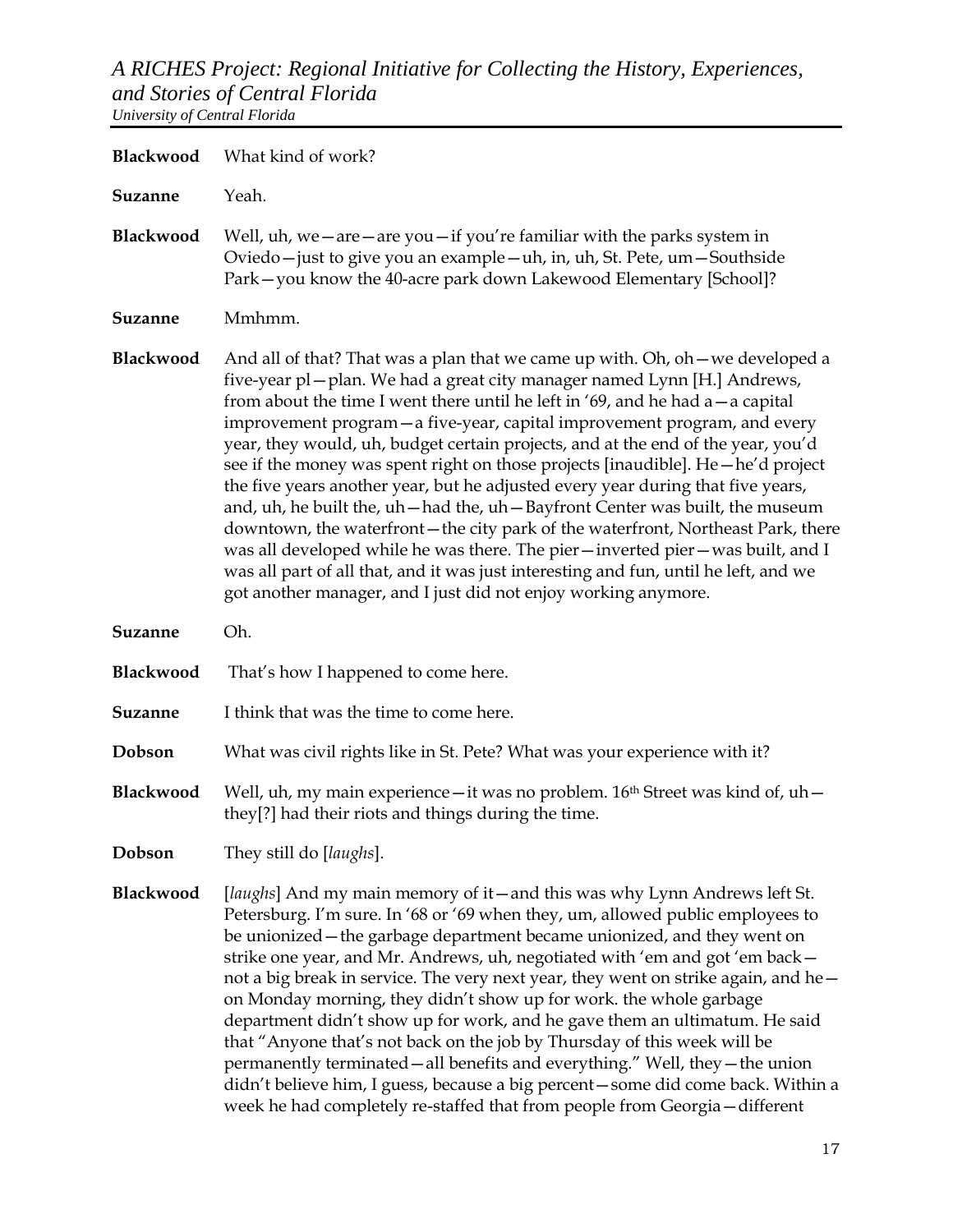|                | people looking for jobs. He completely re-staffed the garbage department, and a<br>lot of employees lost their jobs, and from that point on, The St. Pete Times took up<br>the position of the strikers. They marched on city hall every day, and he didn't<br>yield. It's kinda like Ronald Reagan and, uh - and the, uh, uh, air [traffic]<br>controller strike. You're probably too young to even remember that.                                                                                                                                                                                                                                                                                    |
|----------------|--------------------------------------------------------------------------------------------------------------------------------------------------------------------------------------------------------------------------------------------------------------------------------------------------------------------------------------------------------------------------------------------------------------------------------------------------------------------------------------------------------------------------------------------------------------------------------------------------------------------------------------------------------------------------------------------------------|
| A11            | [laughs].                                                                                                                                                                                                                                                                                                                                                                                                                                                                                                                                                                                                                                                                                              |
| Blackwood      | But he did the same thing, and, um, from that day on, anything that, that Lynn<br>Andrews did - and I was privy to what was going on there, he would be<br>lambasted in <i>The St. Pete Times</i> for it, and after about, uh, a year of that he, uh-<br>he went back to Tex-he came to St. Pete from San Antonio, Texas, as the city<br>manager, and he went back as the city manager of, uh, Austin, Texas. When he<br>came to St. Pete, he brought his finance director, um, his assistant city manager,<br>and the budget director - was, uh - that group came. When he left, they all went<br>with him, except one, and he left the city and went to work for First Federal<br>[Bank of Florida]. |
| Dobson         | Wow, That's impressive. Keeping your staff with you.                                                                                                                                                                                                                                                                                                                                                                                                                                                                                                                                                                                                                                                   |
| <b>Suzanne</b> | And they were good, good men, weren't they?                                                                                                                                                                                                                                                                                                                                                                                                                                                                                                                                                                                                                                                            |
| Blackwood      | Good men, all of 'em. yeah, Smart men. I often said. If he'd of run for president. I<br>woulda                                                                                                                                                                                                                                                                                                                                                                                                                                                                                                                                                                                                         |
| Suzanne        | [laughs].                                                                                                                                                                                                                                                                                                                                                                                                                                                                                                                                                                                                                                                                                              |
| Blackwood      | I woulda - he - he was firm, but he was fair, But, uh, no. We - we love St. Pete.<br>We go back every now and then, when we get a chance. [inaudible]                                                                                                                                                                                                                                                                                                                                                                                                                                                                                                                                                  |
| Suzanne        | How many people weren't up there anymore?                                                                                                                                                                                                                                                                                                                                                                                                                                                                                                                                                                                                                                                              |
| Blackwood      | Yeah, most of my old buddies are gone. [laughs]. Yeah.                                                                                                                                                                                                                                                                                                                                                                                                                                                                                                                                                                                                                                                 |
| Dobson         | It's still a lovely place to visit.                                                                                                                                                                                                                                                                                                                                                                                                                                                                                                                                                                                                                                                                    |
| <b>Suzanne</b> | Yeah, and the downtown is so - with the waterfront - is so nice now.                                                                                                                                                                                                                                                                                                                                                                                                                                                                                                                                                                                                                                   |

**Blackwood** You know, I went down for a job interview, and Sue went with me, and that was before we were married. I went—I got a summer job there, and, uh [*laughs*], we drove into St Pete from—came down 30—34th Street, turned left on Central [Avenue] and got downtown, and I—we—this was in April.

**Suzanne** [*laughs*].

**Blackwood** We saw nothin' but green benches and gray heads, and that's quite a shock comin' from Gainesville.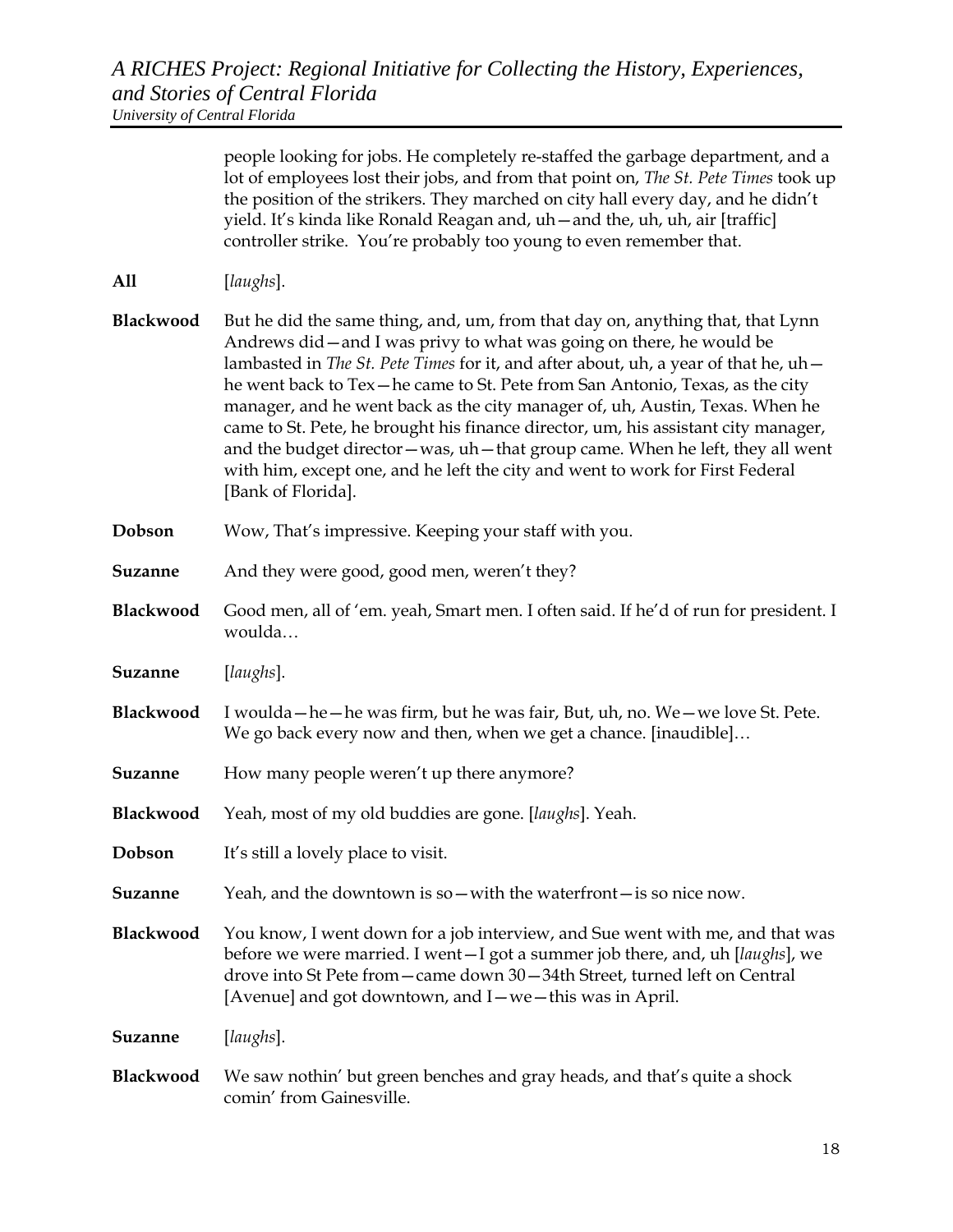| Suzanne        | From Gainesville, yeah, where everybody's young to                                                                                                                                                                                                                                                                                                                                                                                                        |
|----------------|-----------------------------------------------------------------------------------------------------------------------------------------------------------------------------------------------------------------------------------------------------------------------------------------------------------------------------------------------------------------------------------------------------------------------------------------------------------|
| Blackwood      | Where everybody's young.                                                                                                                                                                                                                                                                                                                                                                                                                                  |
| Suzanne        | To where everybody's old.                                                                                                                                                                                                                                                                                                                                                                                                                                 |
| Blackwood      | [laughs].                                                                                                                                                                                                                                                                                                                                                                                                                                                 |
| Suzanne        | [ <i>laughs</i> ] but it was a good place to live.                                                                                                                                                                                                                                                                                                                                                                                                        |
| Blackwood      | $It - \text{veah}.$                                                                                                                                                                                                                                                                                                                                                                                                                                       |
| <b>Suzanne</b> | [inaudible].                                                                                                                                                                                                                                                                                                                                                                                                                                              |
| Blackwood      | It—it—it had something for everybody then, but the majority—I think 25 percent<br>of the population then was 65 or older. It had, uh - I knew at the time, the<br>population was 180 thousand when, uh, we moved there, and I think it was<br>about 22 5[thousand] when we left. I don't know what it is now, but it had pretty<br>well built out. There wasn't much developable land in St. Pete, other than up and<br>around Whedon's[sic] Island area. |
| Suzanne        | What part of St. Pete did you live in?                                                                                                                                                                                                                                                                                                                                                                                                                    |
| Dobson         | Um, I lived on First Avenue North and 25th Street. So                                                                                                                                                                                                                                                                                                                                                                                                     |
| Blackwood      | 25th Street? [inaudible].                                                                                                                                                                                                                                                                                                                                                                                                                                 |
| Dobson         | Almost downtown.                                                                                                                                                                                                                                                                                                                                                                                                                                          |
| Blackwood      | Uh huh, al – yeah.                                                                                                                                                                                                                                                                                                                                                                                                                                        |
| Suzanne        | We lived almost downtown when we first moved there.                                                                                                                                                                                                                                                                                                                                                                                                       |
| Blackwood      | We had a little garage apartment, uh                                                                                                                                                                                                                                                                                                                                                                                                                      |
| <b>Suzanne</b> | Right near the hos - near Mound[?] Park Hospital.                                                                                                                                                                                                                                                                                                                                                                                                         |
| Blackwood      | No, no. our garage apartment was, uh, up on the Northside.                                                                                                                                                                                                                                                                                                                                                                                                |
| <b>Suzanne</b> | Oh, that one?                                                                                                                                                                                                                                                                                                                                                                                                                                             |
| Blackwood      | About 26th Avenue North, and then we – we bought a, um – an old, 50-year-old<br>apartment building down on 11th Avenue South, and I could walk to work from<br>there - to City Hall, and we - we moved in - fixed up one unit and moved in it,<br>and as a tenant left, we'd remodel that tenant[sic] - that unit and fix it up. Made<br>a nice place.                                                                                                    |
| <b>Suzanne</b> | Was your son                                                                                                                                                                                                                                                                                                                                                                                                                                              |